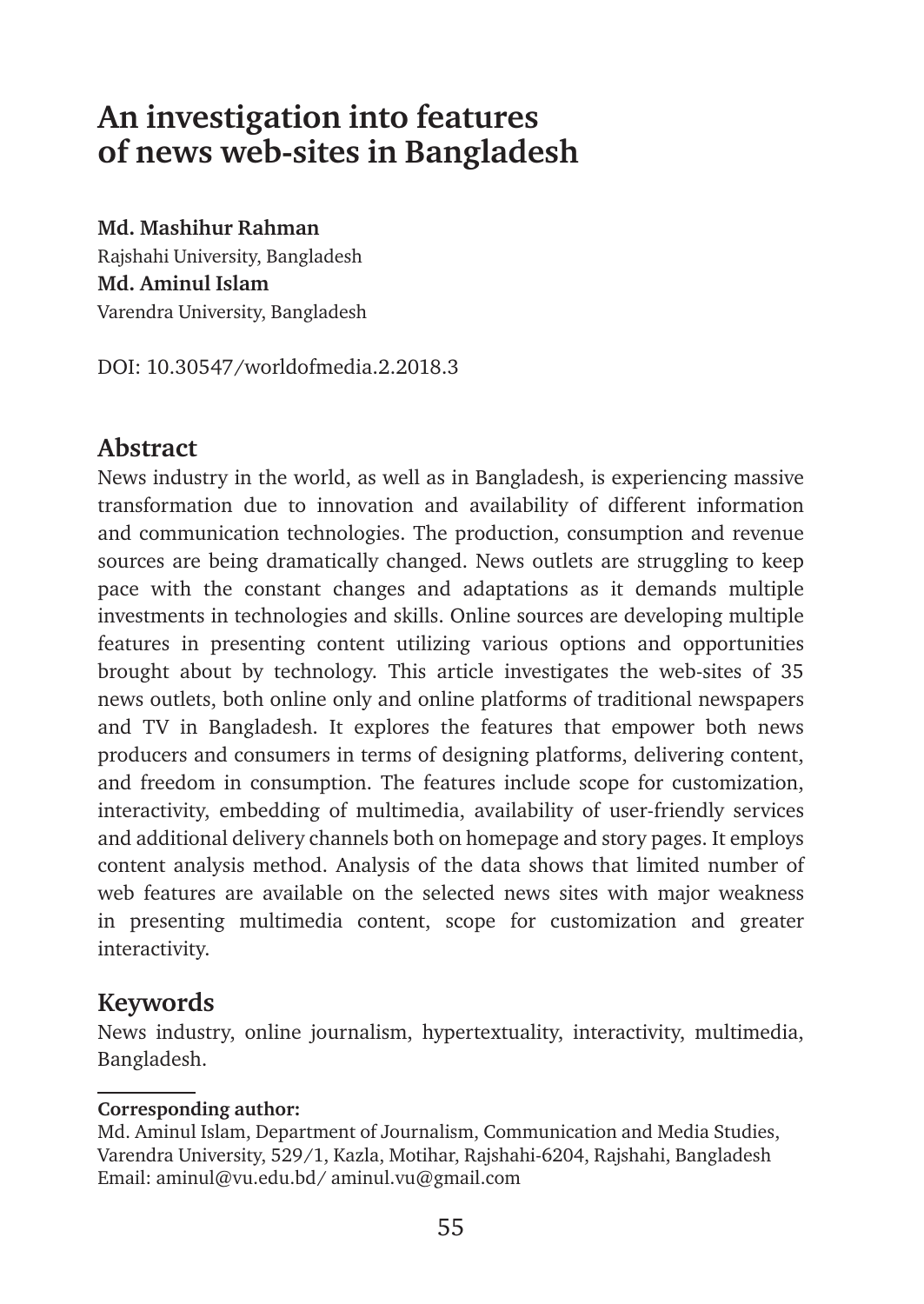# **Introduction**

Propelled by innovative communication technologies, the profession of journalism, as well as the whole media ecology, is going through enormous transformations. The changes include content production, delivery and consumption process, revenue and business models (MacNamara, 2010), the role of journalists (Singer, 2006), the relationship between a journalist and a reader, and audiences' loyalty to a news organization (Tandoc, 2014). The driving forces of the changes are the Internet and smartphones. Beginning in the latter half of the 1990s, most of the scholarships on online journalism focus on exploring online journalism as breaking news journalism (Saltzis, 2012), and interactivity (Chung, 2008; Stroud et al., 2015). Mark Deuze (2001) identified three key characteristics on online journalism at main stream news outlets. Those are hypertextuality, interactivity, multimediality.

Tanjev Schultz (2006) investigated the interactive options in online journalism. By analyzing content of 100 newspapers in the USA, the researcher concluded that only few interactive options are used. Most of the options are not functional, rather those are symbolically used. Meanwhile, Hans Beyers (2006) argued that a good news site must have 16 fundamental components of multimedia, interactivity, hypertext, and immediacy. The components include photo gallery, audio (such as interviews or music), video (such as interviews, reports), interactive graphs, discussion boards, chat, polls, games, quiz, search feature, SMS services, availability of content that can be read on a mobile phone, availability of similar content PDF version, use of internal and external hyperlinks, e-letters and breaking news.

Deborah S. Chung (2008) identified four categories of features that promote interactivity. Under the categories the features include submit stories' function, submit photos' function, submit news tip, reporter/editor e-mail links, lettersto-editor, customized topics, customized headlines, search feature, e-mail updates/alerts, message boards, chat functions, Q&A (live chats), audio files and video files. The researcher, however, argued that online audiences do not use all the interactive features extensively. Using content analysis methods, Ali Rafeeq (2014) investigated the interactive features of the three mainstream news web-sites in the Maldives. The researcher found that the news web-sites did not fully utilize and enhance interactive features.

Most of the studies on online journalism and new media ecology have been conducted in Western perspective. Very little research investigated this issue from Bangladesh context. Investigating 28 newspapers in Bangladesh, Mashihur Rahman (2008) found that the news outlets provide limited level of interactivity which allows readers to be more engaged and empowered in the news process.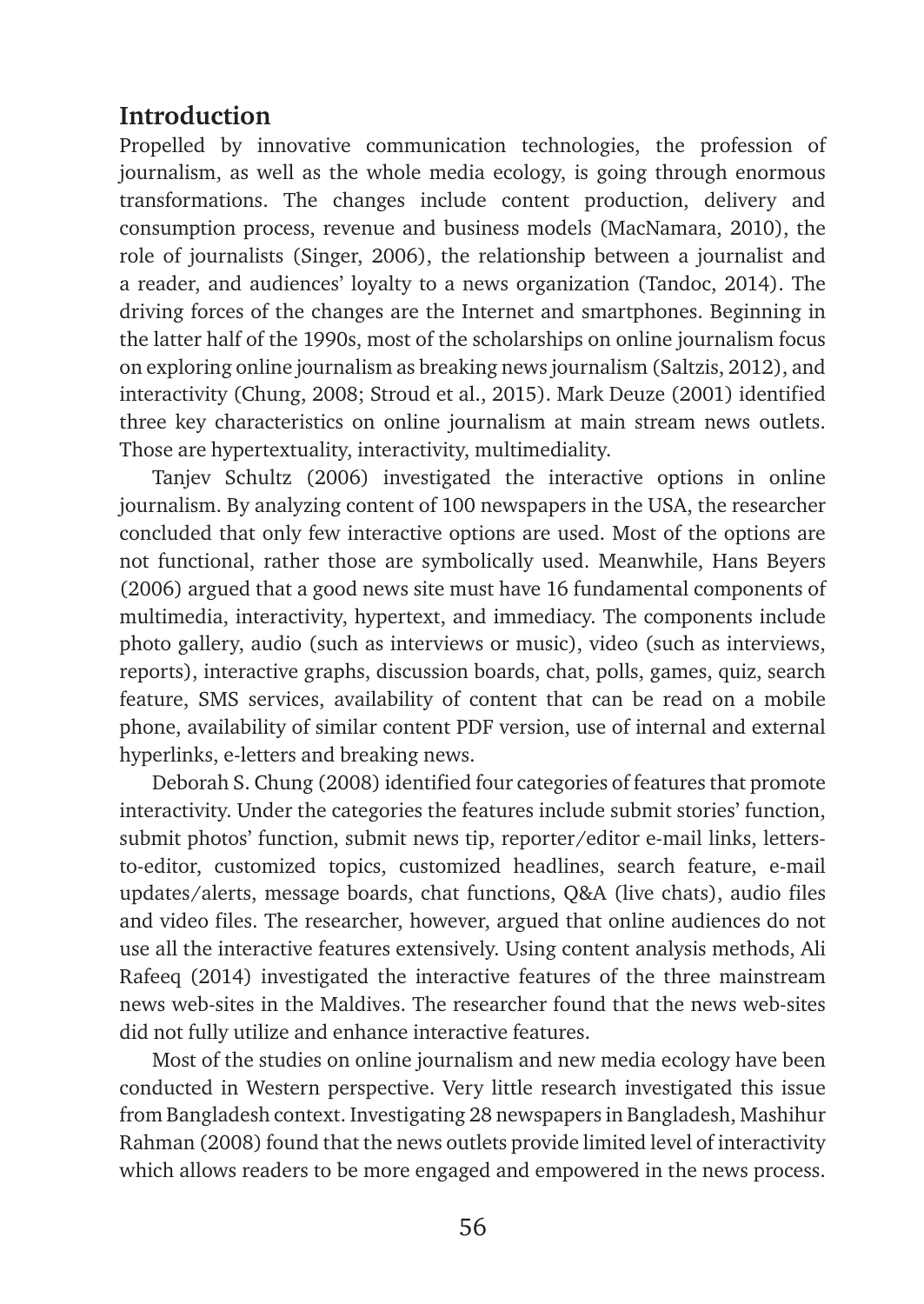However, the researcher mainly focused on interactive options only on the homepage of the news media.

To fill the gap, as there is no research on the topic with a comprehensive approach combining web feature on homepage and story page in the context of Bangladesh, this study investigated web features of 35 news outlets, both online only and online platforms of traditional newspapers and television in the country. It explored the features that empower both news producers and consumers in terms of designing platforms, delivering content, and freedom in consumption.

### **Methodology Sample selection**

Bangladesh's media industry comprises of news outlets of print, television and radio. Leading news outlets have presence small size online and operate from the capital city of Dhaka. With the availability of the Internet, very small on top news sites in a globally popular online news outlets with limited resources and coverage are mushrooming across the country, which is a recent phenomenon. However, news outlets which operate from Dhaka dominate the information ecology of the country. According to a report of the Department of Film and Publication (DFP), the state body for registration and monitoring media industry under the Ministry of Information in Bangladesh, there are 1,213 registered daily newspapers in the country of which 483 operates from Dhaka. All of the 45 private television channels operate from the capital city. Up until 2017, the Ministry of Information did not have any mechanism to register online platforms. However, a process of registering online news platforms has recently been initiated by the Ministry, and it has received a total of 2018 applications from all over the country (BBC Bangla report January 2018).

This study investigates features of both homepage and story page of top 35 news outlets based in Dhaka. The outlets were selected purposively as no authentic database and listing of news media were found in the country. Even the researchers found no data on top news sites in a globally popular web rating site, Alexa (www.alexa.com). So, the outlets on top news sites in a globally popular were selected on the basis of their perceived popularity and reach in the country. Moreover, the researchers used insights, observations, informal interviews with media practitioners, and consultation with academics and researchers to select the news outlets for the study. To make the sample representative, both online only, web version of traditional newspapers and television were included in the study. Languages of the outlets were taken into account by incorporation of Bangla, English and the outlets with both Bangla and English versions.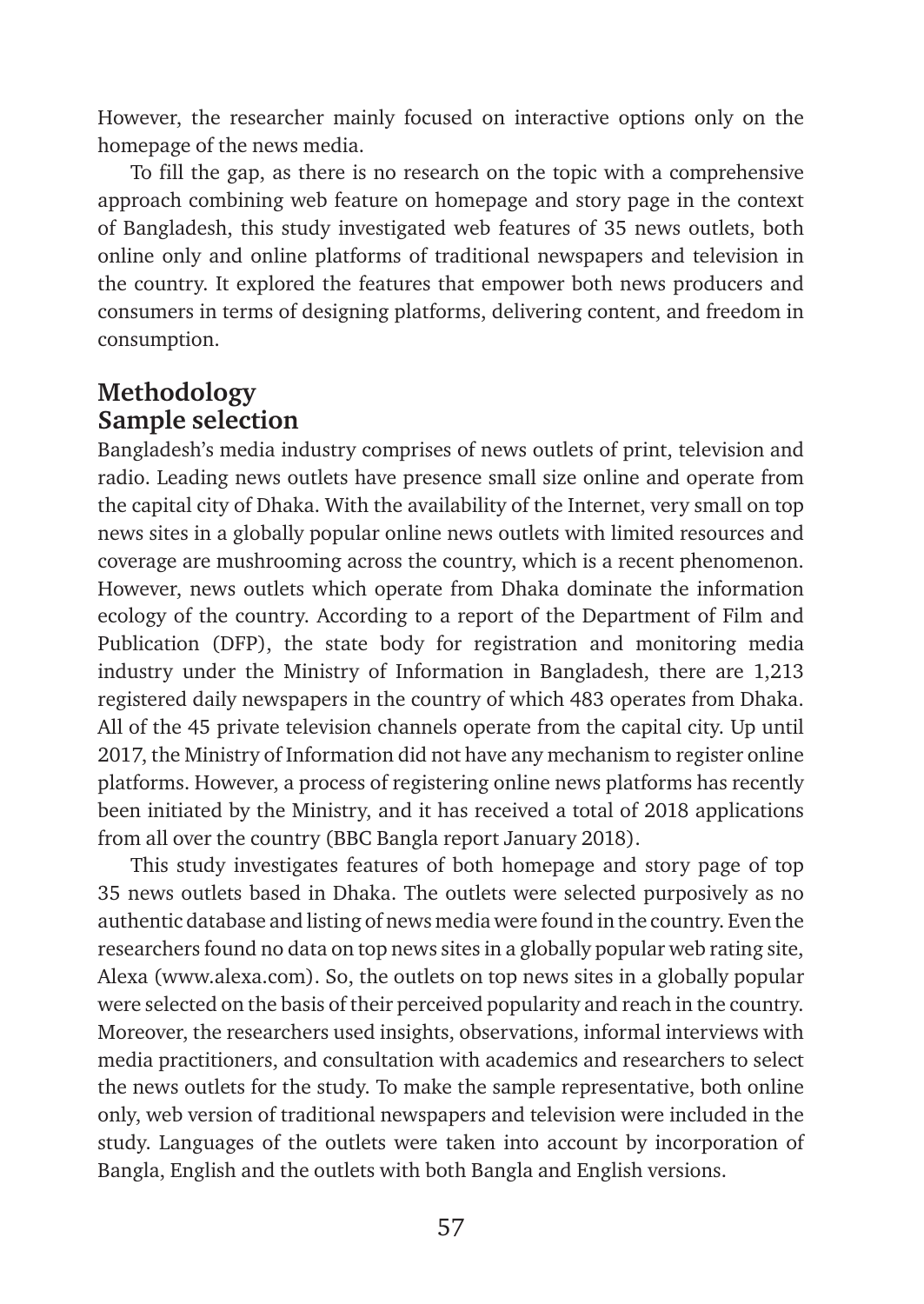# **Data collection and analysis**

Data were collected on the features by accessing to both homepage and story pages of the selected news sites. The features on homepage were divided in five categories – *customization* (page layout, page format, other language edition, and content selection), *interactivity* (online live chat, contact us, email by-line, online poll, blogging, message boards, forums, provide new tips), *multimedia*  (video clippings, audio clippings, vodcast, podcast, slide shows, photos and graphics), *user-friendly services* (news alerts, list of top stories, e-commerce, search engines, archives, online translations, podcast, vodcast, and web specials), *additional delivery channels* (mobile, email newsletters, and RSS).

Meanwhile, the story page features were divided in six categories which include *customization* (text size, column format, story format), *interactivity* (byline email and provide news tips), *multimedia in the story* (video clippings, audio clippings, slide shows, photos, graphics), *multimedia next to the story* (video clippings, audio clippings, slide shows, photos, graphics, vodcast, podcast), *user-friendly services* (translate the story, listen to the story, blog the story, email the story, comment on the story, contribute readers' version of the story) and *hypertext* (hypertext in the story and hypertext to the story).

Simple descriptive statistical methods were performed to generate insight into the collected data. The availability of the features is presented in number and percentages in groups and tables. For media platform type and language of news outlets, cross tab method has been performed.

# **Overall analysis of web features Web features on the homepage**

Results on customization, interactivity, multimedia, user-friendly services, and additional delivery channel options on the homepage are presented in *Table* 1 below.

Customization means allowing audience control over the content, layout and display, category, index letting users make their own selections about what they want to see or set preferences for how information is organized or displayed. It can enhance user experience because it allows users' freedom in their interaction. Customization might allow users to track contents of their interests, regions. Moreover, users may be facilitated to create and maintain a list of pages allowing users' control of getting exactly what they want and sometimes how they want. Users can rearrange the page content in terms of the language, font size, and content categories.

The results indicate that online journalism in Bangladesh is passing a nascent period in terms of availability of interactive features on the web-sites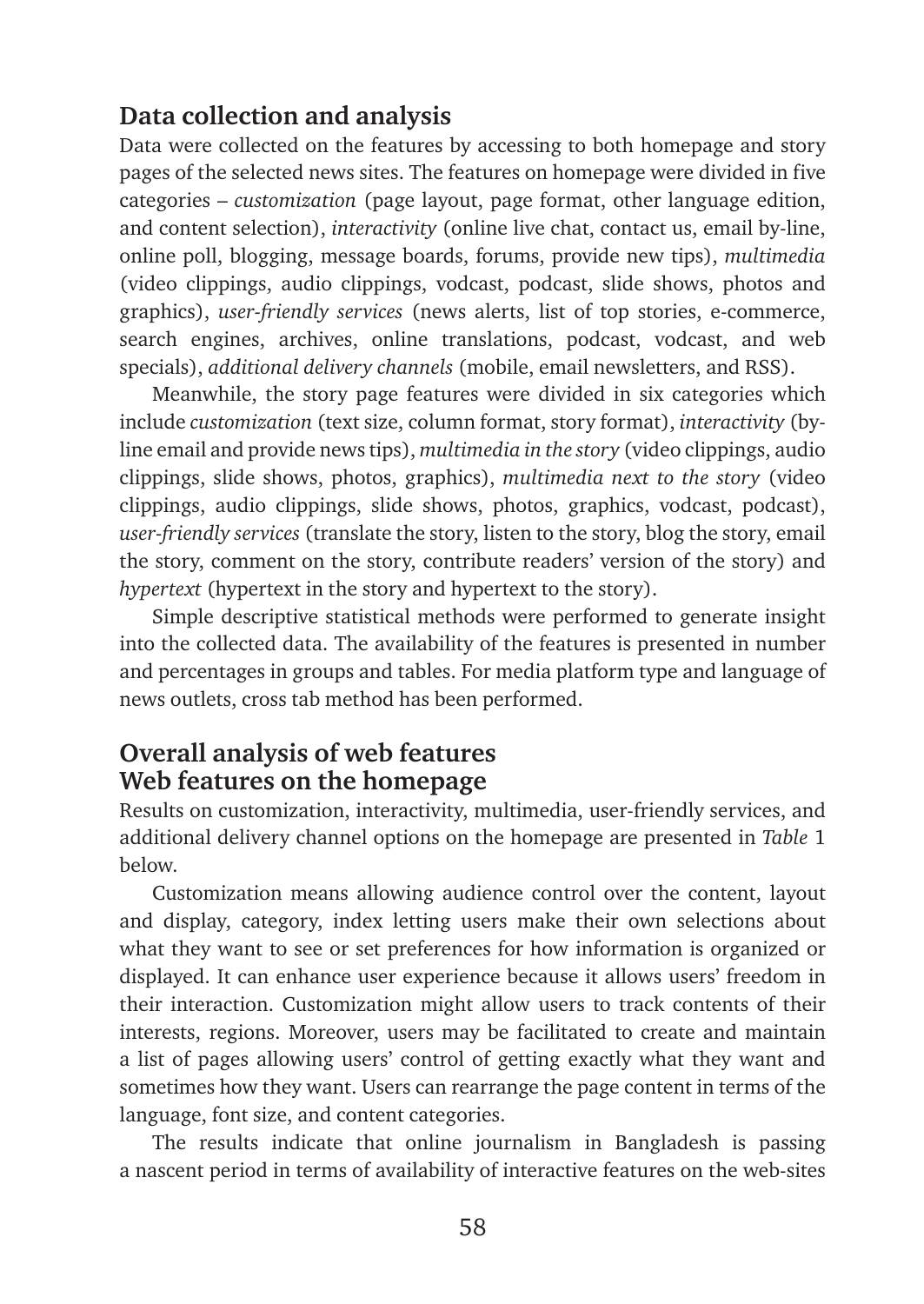of newspapers. Although none of the sample online newspapers provide options on the homepage for customization of page layout, page format and content, 14 (40%) of observed news outlets allow readers to consume their content in a language other than Bangla, and the second language is English. Meanwhile, 28 (80%) news outlets have options for customization of the content by the index type. On the other hand, 15 (42.9%) news outlets allow their readers to customize the content in terms of geographical location of the news.

Interactivity is one of the key features of online journalism. Availability of multiple options include online live chat, contact us, email by-line, online poll, blogging, message boards, forums, provide news tips and search options are some of the indicators of an interactive news site. Results indicate that online news outlets in Bangladesh use very few interactive features on their homepages. Most used interactive features are contact us – 32 (91.4%), online poll – 12 (34.3.70%), and search option – 30 (85.07%).

Today, journalism is not merely a textual and pictorial representation. It is now multimodal. A news story or news package is created with any combination of text, image, audio, video and graphics. Analysis of the data in *Table 1* shows that news outlets in the country mainly use a combination of text, video clippings, and photographs. In some cases, slide shows are made by using photographs. High end graphics are not used to explain any news or event. Rather, mainly Google map is used as a graphical element. Only 20 (57.10%) news outlets embed video clippings in their homepages. Meanwhile, 18 (51.40%) news outlets provide slide shows, 34 (97.1%) provide photos, and 24 (68.60%) provide graphical elements in their content on homepages.

In recent years, news organizations around the globe have increased some user-friendly services enabling users choosing and getting information and making its effective use with comfort and in a desired way. News alerts, list of top stories, list of popular stories, list of most viewed stories, list of most emailed stories, archives, online translation service, save story, update time are some of these services. They have given more freedom in consuming news than ever in the history of journalism. But all the options are not available in most of the sample news sites. The results show that options for archiving news content are most available (91.70%) in the selected news sites, which means that 29 news sites archive their content. However, most of the news sites provided the following options: list of top stories – 25 (58.30%), list popular stories – 25 (66.70%), and most viewed stories – 22 (83.30%). On the other hand, none of the sampled news sites provide online translation service and save story folders on their homepage.

In the traditional way, news distribution is relatively straightforward. Printed in a press at a certain time, then transported to newspaper agents or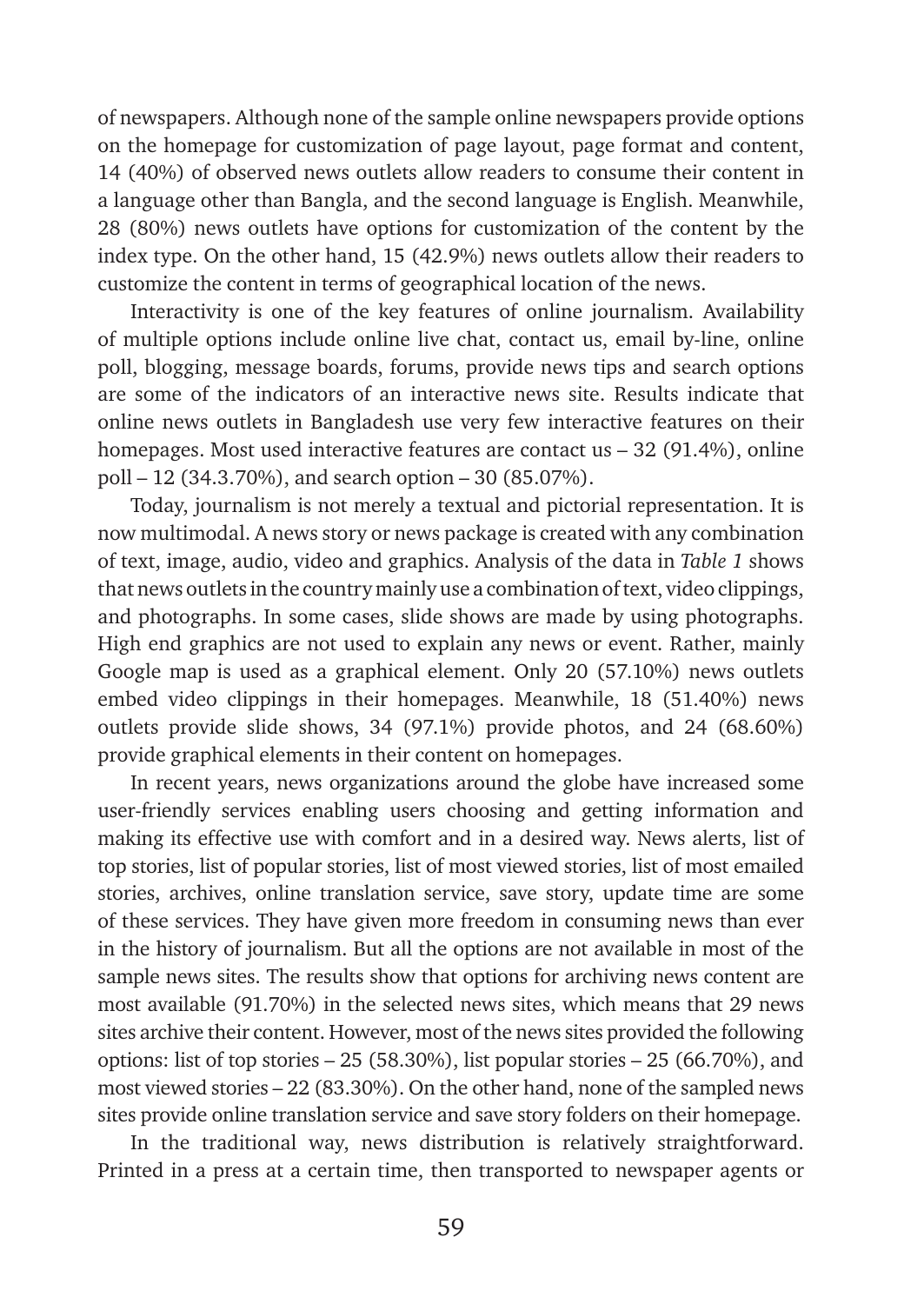selling outlets, from there picked by newspaper hawkers, then distributed or delivered to readers. Meanwhile, in case of broadcast medium, telecasting news at a certain time, and watched or listened by audiences. But news distribution in a new media world is completely a new process. Today, news reaches the audience through multiple channels, and it is made possible by technologies like social media platforms (mainly Facebook), mobile phones, various apps, email newsletters and RSS feeds. Analysis of the results shows that social media platforms mostly use additional delivery channel in Bangladeshi news media followed by breaking news options, mobile phone app, mobile phone, RSS feed and newsletter. 29 (82.20%) of the sample news outlets distribute their news through social media platforms, 14 (40.00%) through mobile phone apps of different operating systems. Meanwhile, 19 (54.30%) reach their audiences through braking news option on their homepage and 4 (11.4%) through RSS feeds. Surprisingly, only one (2.90%) news outlet uses email newsletter as their news delivery channel.

*Table* 1

| <b>Categories</b> | <b>Web features</b>    | <b>Total observed news</b><br>outlets/N=35 |                |  |
|-------------------|------------------------|--------------------------------------------|----------------|--|
|                   |                        | Yes                                        | N <sub>o</sub> |  |
| Customization     | Page layout            | $\overline{0}$                             | 35             |  |
|                   | Page format            | $\Omega$                                   | 35             |  |
|                   | Other language edition | 14                                         | 21             |  |
|                   | Content                | $\Omega$                                   | 100            |  |
|                   | Index by type          | 28                                         | 7              |  |
|                   | Index by place         | 15                                         | 20             |  |
| Interactivity     | Online live chat       | $\Omega$                                   | 35             |  |
|                   | Contact us             | 32                                         | 3              |  |
|                   | Email by-line          | $\Omega$                                   | 35             |  |
|                   | Online poll            | 12                                         | 23             |  |
|                   | Blogging               | $\Omega$                                   | 35             |  |
|                   | Message boards         | $\Omega$                                   | 35             |  |
|                   | Forums                 | $\Omega$                                   | 35             |  |
|                   | Provide news tips      | $\overline{2}$                             | 33             |  |
|                   | Search option          | 30                                         | 5              |  |

**Availability of web features of different categories on the homepage**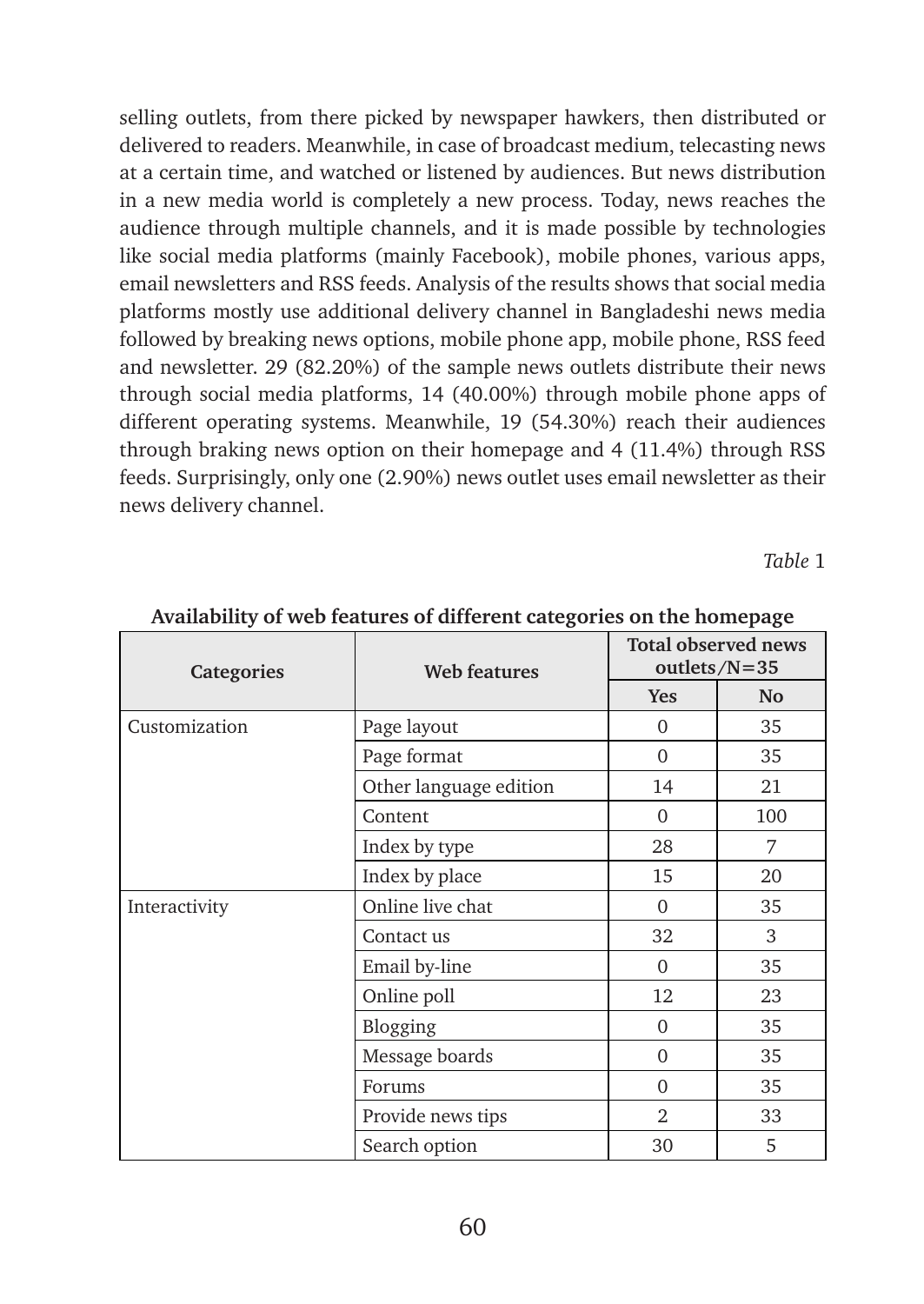| Multimedia             | Video clippings              | 20             | 15           |
|------------------------|------------------------------|----------------|--------------|
|                        | Audio clippings              | 3              | 32           |
|                        |                              |                |              |
|                        | Vodcast                      | $\Omega$       | 35           |
|                        | Podcast                      | $\Omega$       | 35           |
|                        | Slide shows                  | 18             | 17           |
|                        | Photos                       | 34             | $\mathbf{1}$ |
|                        | Graphics                     | 24             | 11           |
| User-friendly services | News alerts                  | $\Omega$       | 35           |
|                        | List of top stories          | 25             | 10           |
|                        | List popular stories         | 25             | 10           |
|                        | List of most viewed stories  | 22             | 13           |
|                        | List of most emailed stories | $\mathbf{1}$   | 34           |
|                        | Archives                     | 29             | 6            |
|                        | Online translation service   | $\Omega$       | 35           |
|                        | Save story folders           | $\Omega$       | 35           |
|                        | Story update time            | 28             | 7            |
| Additional             | Mobile phone                 | 5              | 30           |
| delivery channel       | Newsletter                   | $\mathbf{1}$   | 34           |
|                        | <b>RSS</b>                   | $\overline{4}$ | 31           |
|                        | Apps                         | 14             | 21           |
|                        | Breaking news options        | 19             | 16           |
|                        | Social media                 | 29             | 6            |

### **Web features on the story page**

News story is not merely a package of information, facts, figures or images. Rather, it is a consumable product with combination of multiple elements. Audiences want to consume it with their choice and freedom. Options for text customization, interactivity, multimedia in the story, multimedia next to the story, user-friendly services and hypertext give readers the choice and freedom. Results on web features on story pages are presented in *Table* 2.

Scope for customization can allow readers more freedom to consume content. For convenience, readers sometimes want to increase or decrease sizes of the texts they read, change the format of the column and story format. This opportunity engages the audience in a more immersive manner. But, the results of the study reveal that Bangladeshi news media give relatively less freedom to their audiences. Only 9 (25.70%) sample news outlets allow their readers to customize the sizes of texts. While,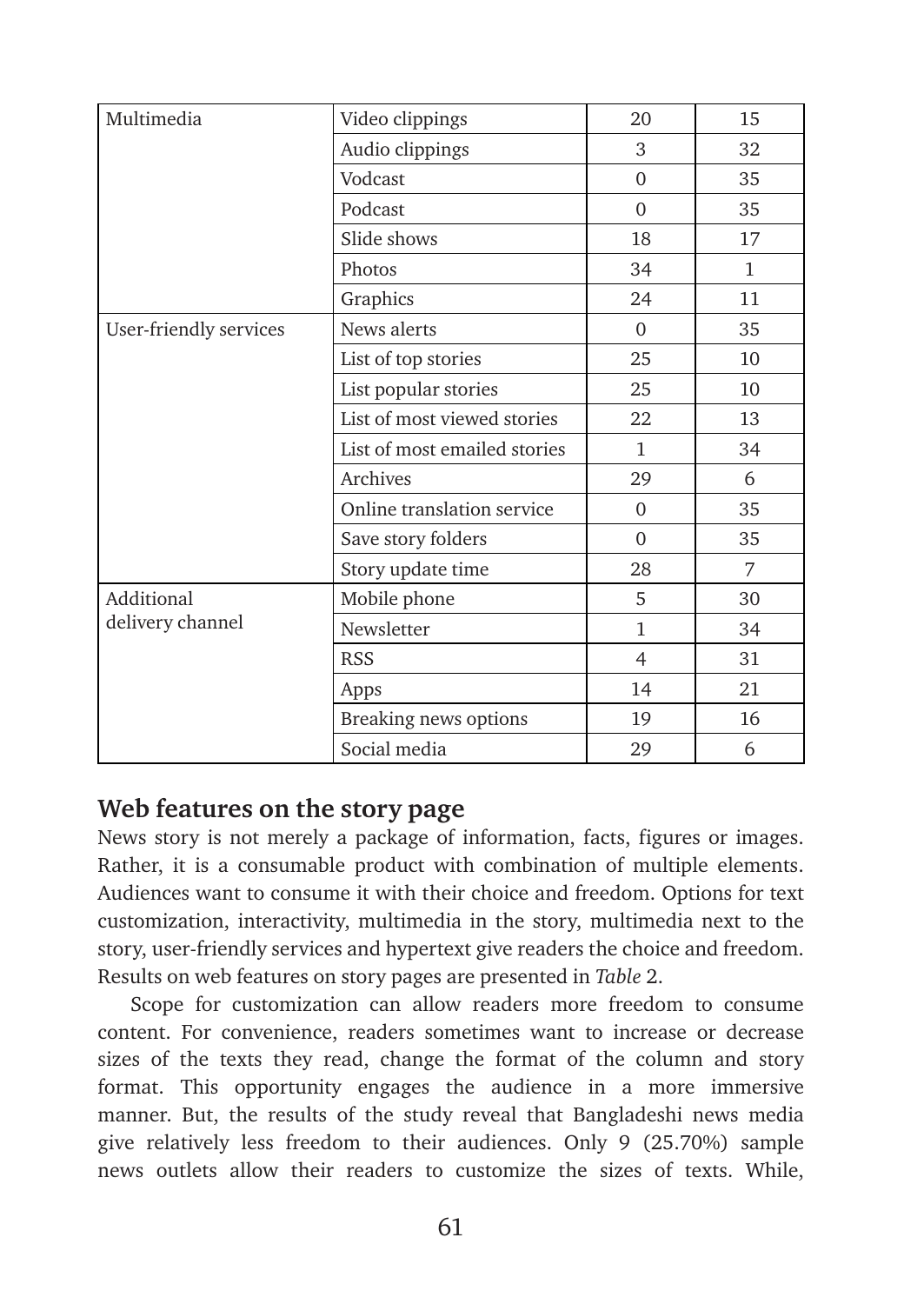none of the news outlets give scope for customizing the column and story formats.

Today, audiences are not passive consumers of news, and the relation between journalists, news media and the audience are not linear. Rather the relation is two-dimensional and the audiences want to be engaged in the news process. The two-dimensional relation and engagement are created through availability of combination of options in news story. The options include by-line email to the reporter, scope for providing news tips by readers, integrating multiple social media platforms and delivering news through the platforms on a regular basis, scope for printing the story if the reader feels the need for it. Most importantly, an effective interaction takes place in the news process when readers can leave comments on a certain story, and they can express their views and arguments on the story. The results of the study (*Table* 2) show that 33 (91.40%) of the sample news outlets allow their audiences to print the stories. But very few dialogues happen between a certain reporter and audiences through email as 33 (94.28%) news outlets do not have options for by-line email, meaning that only two (5.70%) news outlets allow their readers to communicate with their reporters. Moreover, readers cannot provide any news tip as this scope is not given by any of the news outlets. However, 26 (54.30%) of the news outlets allow their audiences to comment on the news stories. The results indicate that Bangladeshi news media are much more advanced in interacting with their audiences through social media platforms. The analysis of the web features shows that 33 (94.30%) news outlets use social media platforms as a way of audience engagement.

News is all about multi-sensory communication today. To make it an effective one, news media incorporate multimedia elements in news stories. The multimedia elements include video clippings, audio clippings, slide shows, photos, graphics, vodcast and podcast. Results show that photos – 35 (100%) – and graphics – 25 (71.4%) – are mostly used multimedia elements in Bangladesh news media. Meanwhile, video clippings, audio clippings, slide shows are less used in news stories respectively. On the other hand, very few numbers of news outlets use multimedia content next to the story.

In order to increase revenue, news outlets around the world are striving for attracting audiences by providing diverse user-friendly services. The services include scope for translating story into another convenient language, listening to the whole story, blogging the story, emailing the story, rating the story, saving the story, leaving comment on the story, incorporating readers' version of the story, printing the story, and the time of the upload and update the story. The results show that printing options – 31 (88.60%), update time – 31 (88.60%),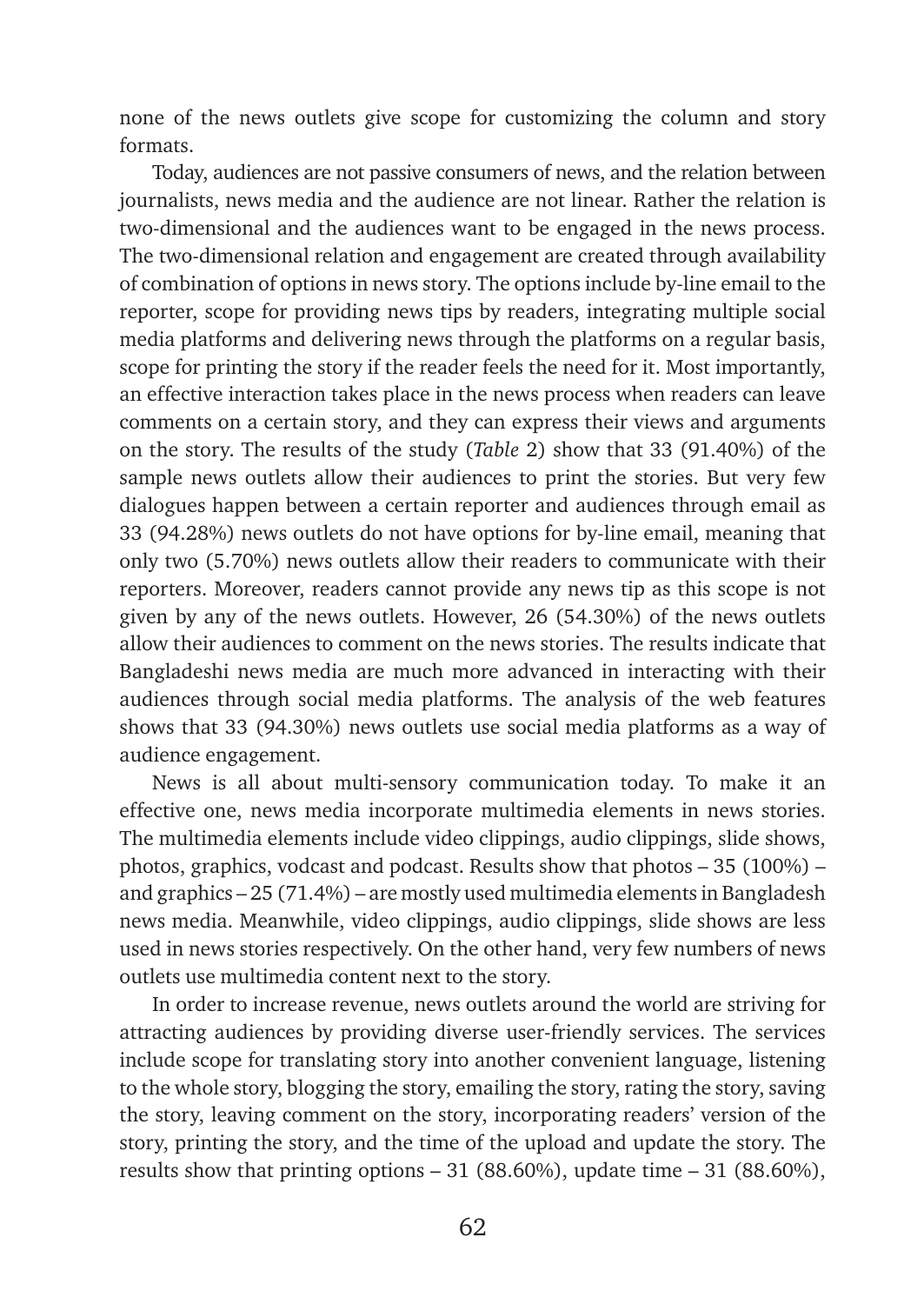comment on the story – 19 (54.30%) and email the story – 11 (31.40%) are the most used user-friendly services in Bangladeshi news media. Only three news outlets allow their audience to rate the story. Meanwhile, none of the sample news outlets have the options for translating the story, listening to the story by using an audio player or any other device, blogging the story and adding readers' version to the story. But media users respond to news stories through comments option.

Hypertextuality is one of the most important aspects of news production and consumption in online environment today. It is used to provide context, background, and provide value to the news story. It helps the audience to make sense of a certain issue or event more clearly as it takes the readers to the relevant and deeper meaning of the story. Hypertexts are given in the story and next to the story. Only three (8.60%) of total sample news outlets incorporate hypertext to a news story. Interestingly, four (11.40%) news outlets incorporate hypertext next to the story which allows readers to make sense of the context and background of any issue or event.

*Table* 2

|                   |                          | Total observed news outlets/ $N=35$ |                |
|-------------------|--------------------------|-------------------------------------|----------------|
| <b>Categories</b> | Web features             | <b>Yes</b>                          | N <sub>o</sub> |
| Customization     | Text size                | 9                                   | 26             |
|                   | Column format            | $\Omega$                            | 35             |
|                   | Story format             | ∩                                   | 35             |
| Interactivity     | By-line email            | $\mathfrak{D}$                      | 33             |
|                   | Provide news tips        | ∩                                   | 35             |
|                   | Social media integration | 33                                  | $\mathfrak{D}$ |
|                   | Print the story          | 33                                  | 3              |
|                   | Comment on the story     | 26                                  | 9              |
| Multimedia        | Video clippings          | 4                                   | 31             |
| in the story      | Audio clippings          | 3                                   | 32             |
|                   | Slide shows              | 9                                   | 26             |
|                   | Photos                   | 35                                  | ∩              |
|                   | Graphics                 | 25                                  | 10             |

**Availability of web features of different categories on the story page**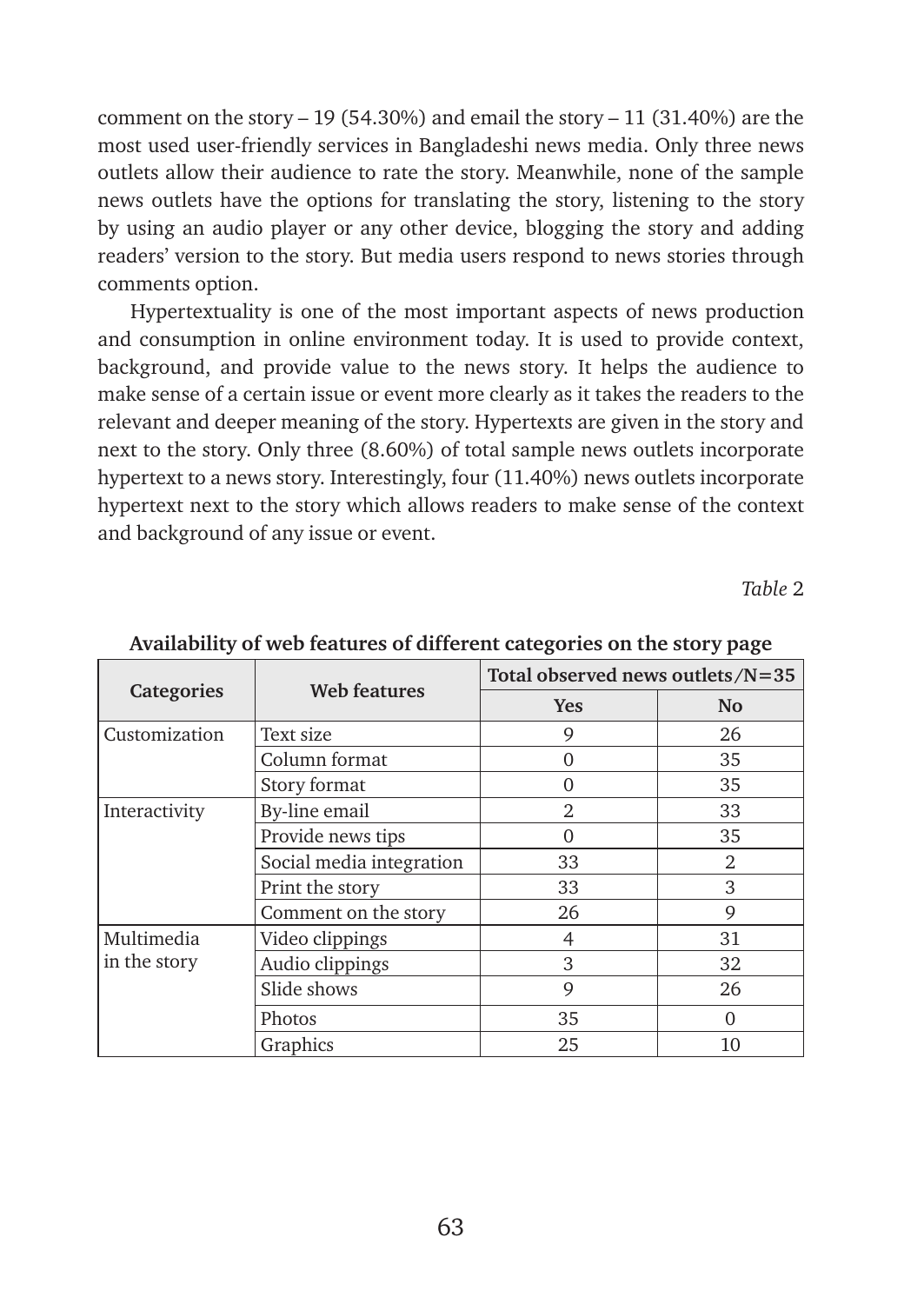| Multimedia next | Video clippings        | 4              | 31 |
|-----------------|------------------------|----------------|----|
| to the story    | Audio clippings        | $\overline{0}$ | 35 |
|                 | Slide shows            | 4              | 31 |
|                 | Photos                 | 7              | 28 |
|                 | Graphics               | 4              | 31 |
|                 | Vodcast                | $\Omega$       | 35 |
|                 | Podcast                | $\Omega$       | 35 |
| User-friendly   | Translate the story    | $\Omega$       | 35 |
| services        | Listen the story       | $\Omega$       | 35 |
|                 | Blog the story         | $\theta$       | 35 |
|                 | Email the story        | 11             | 24 |
|                 | Rate the story         | $\Omega$       | 35 |
|                 | Save the story         | 3              | 32 |
|                 | Comment on the story   | 19             | 16 |
|                 | Contribute readers'    | $\Omega$       | 35 |
|                 | version of the story   |                |    |
|                 | Print the story        | 31             | 4  |
|                 | Update time            | 31             | 4  |
| Hypertext       | Hypertext in the story | 3              | 32 |
|                 | Hypertext to the story | $\overline{4}$ | 31 |

### **Comparison of media specific web features**

This section presents the results on media of two categories – media type by platform (online only, online version of a traditional newspaper and online platform of TV) and language (Bangla only, English only and both Bangla and English). However, only results of some particular features are considered here.

An opinion poll, often conducted by news media, is an important indicator to understand multiple social and political dynamics of a country (Anstead & O'Loughlin, 2014). The Internet has made possible to conduct such polls in a more engaging, participatory, easy and timely manner. Audience of online news outlets can respond to any social and political issues through such polls conveniently. On the other hand, the outlets can use the poll as strong audience engagement technique which can lead to increased revenue of the news outlets. The analysis of data (*Table* 3) shows that only 9 (34.29%) news outlets provide the audience with options to participate in such opinion polls. Two (5.71%) of the outlets are online only, and seven (28.57%) are the online platforms of newspapers. Meanwhile, none of the online platforms of TV have the option for opinion polls on their web-sites. The results yield a contrasting scenario as online only news outlets far lag behind the online platform of traditional newspapers in this case. Similar insights can be found in the case of news outlets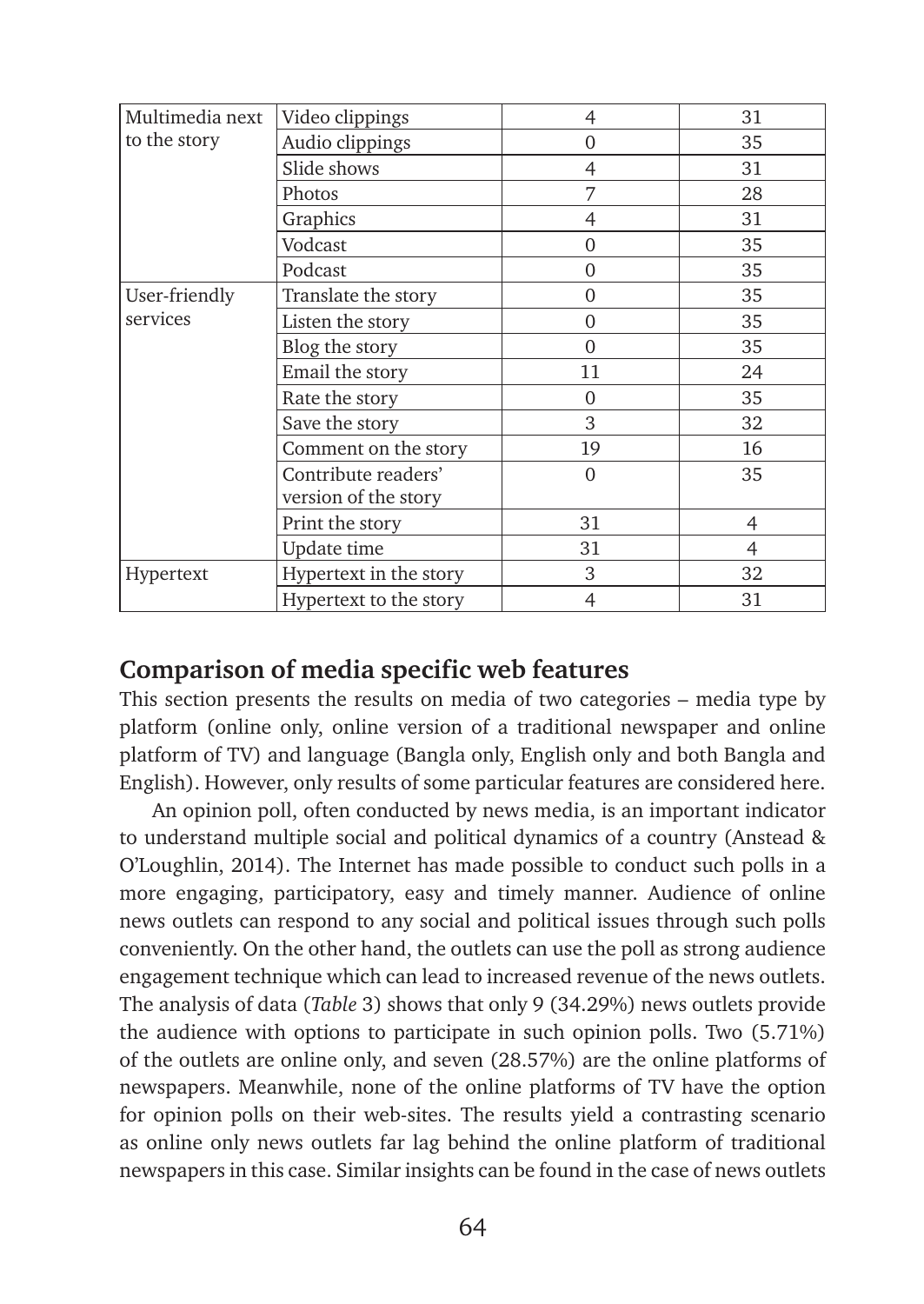of language category. In case of opinion polls, Bangla news outlets are far ahead of English and Bilingual outlets. Data indicate that eight (22.86%) news outlets which deliver content in Bangla have options for opinion polls.

*Table* 3

| <b>Types</b>                    | Online poll |                |                | Language                   | Online poll |                |              |  |
|---------------------------------|-------------|----------------|----------------|----------------------------|-------------|----------------|--------------|--|
| of news platform                | <b>Yes</b>  | N <sub>o</sub> | <b>Total</b>   | of news outlet             | <b>Yes</b>  | N <sub>o</sub> | <b>Total</b> |  |
| Online only                     | 2           | 7              | 9              | Bangla only                | 8           | 12             | 20           |  |
| Online platform<br>of newspaper | 10          | 14             | 24             | English only               | 1           | 3              |              |  |
| Online platform<br>of TV        | $\theta$    | $\mathfrak{D}$ | $\overline{2}$ | Both Bangla<br>and English | 3           | 8              | 11           |  |
| Total                           | 12          | 23             | 35             | Total                      | 12          | 23             | 35           |  |

**Online poll (Total observed news sites 35)**

# **Hypertext**

One of the basic aspects of the web is the hypertext (De Maeyer, 2012). In online journalism, it offers a broader scope for good for storytelling and keeping the audience more informed. Good storytelling requires multiple sources of information. Providing links to a certain word, idea or concept adds context, explains details and provides depth to the story. Thus, it enables greater transparency, credibility, interactivity, readability, information-seeking and connectivity (De Maeyer, 2012; Borah, 2014). Analysis of data (*Table* 4) indicates that news outlets in Bangladesh do not capitalize the immense opportunity of good storytelling brought about by the Internet as a poor number of news outlets provide links to their stories. Only three (8.57%) news outlets provide hypertext in the story and four (11.43%) next to the story. Only one (2.86%) online news outlet provides hypertext in the story. Interestingly, online platforms of traditional newspapers are ahead of online only platforms as two (5.71%) of the platforms provide links in the story and three (8.57%) next to the story. Meanwhile, none of the Bangla language news outlets provide links in the story and next to the story. Only three (8.57%) news outlets which are bilingual provide a link in the story and next to the story.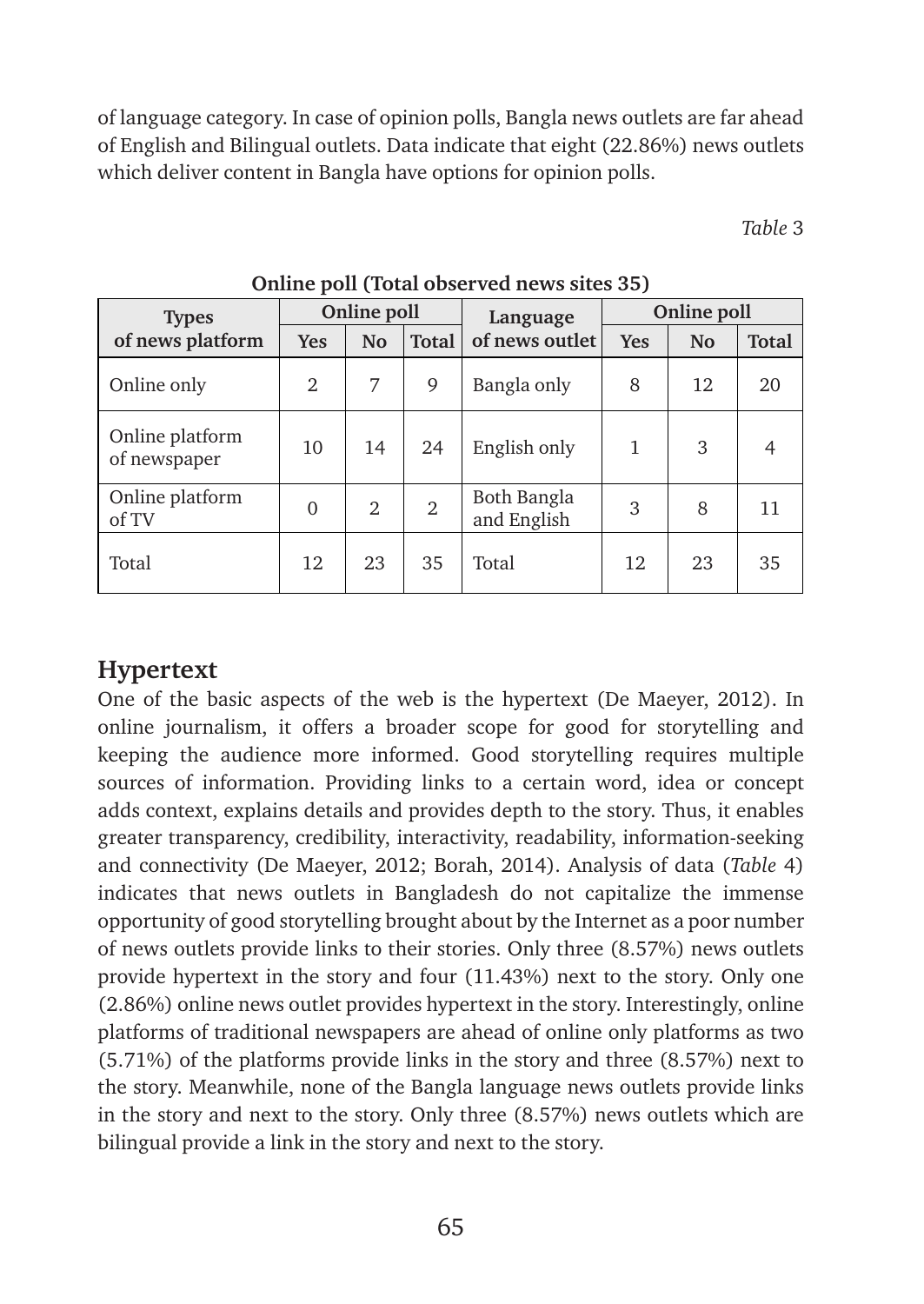### **Availability of hypertexts both in and next to the story by type and language of news outlets (Total observed news sites, N=35)**

| Types news<br>platform             | <b>Hypertext</b><br>in the story |                | <b>Hypertext</b><br>next<br>to the story |              |                | Language<br>of news<br>outlet | Hypertext<br>in the story               |          | <b>Hypertext</b><br>next<br>to the story |                           |              |    |    |
|------------------------------------|----------------------------------|----------------|------------------------------------------|--------------|----------------|-------------------------------|-----------------------------------------|----------|------------------------------------------|---------------------------|--------------|----|----|
|                                    | Yes                              | N <sub>o</sub> |                                          |              |                | Total   Yes   No   Total      |                                         |          |                                          | Yes No Total Yes No Total |              |    |    |
| Online Only                        | 1                                | 8              | 9                                        | $\mathbf{1}$ | 8              | 9                             | Bangla<br>only                          | $\Omega$ | 20                                       | 20                        | $\Omega$     | 20 | 20 |
| Online<br>Platform of<br>Newspaper | 2                                | 22             | 24                                       | 3            | 21             | 24                            | English<br>Only                         | $\Omega$ | 4                                        | $\overline{4}$            | $\mathbf{1}$ | 3  | 4  |
| Online<br>platform<br>of TV        | $\Omega$                         | $\mathfrak{D}$ | $\overline{2}$                           | $\Omega$     | $\overline{2}$ | $\mathfrak{D}$                | <b>Both</b><br>Bangla<br>and<br>English | 3        | 8                                        | 11                        | 3            | 8  | 11 |
| Total                              | 3                                | 32             | 35                                       | 4            | 31             | 35                            | Total                                   | 3        | 32                                       | 35                        | 4            | 31 | 35 |

# **Additional delivery channel**

Multiple communication technologies and social media platforms are changing the production, distribution and discovery of news. Technology has created options to deliver information in a variety of ways these days. Delivering digital content does not depend only on Web. Audiences want to access information from their smartphone, tablet, laptop computer or another mobile device. Today, publishing of and accessing to information is all about real time – at any time and from anywhere. On the other hand, news outlets are fiercely fighting to maximize their revenue by reaching far, wide and diverse audiences. Most of the Bangladeshi news outlets use six types of channels in addition to the main web-site to deliver the content. The channels include mobile phones, newsletters, breaking news options, mobile applications, social media and RSS. The analysis of data shows (*Table 5*) that five (14.29%) news outlets deliver their content through mobile phone text messages, three (8.57%) of them are online only and two (5.71%) are online platforms of traditional newspapers. Meanwhile, 29 (82.86%) news outlets reach their audience through social media platforms, mainly Facebook. 18 (51.43%) outlets are online platforms of traditional newspapers and 9 (25.71%) are online only news outlets. This figure indicates that online only platforms far lag behind traditional newspapers in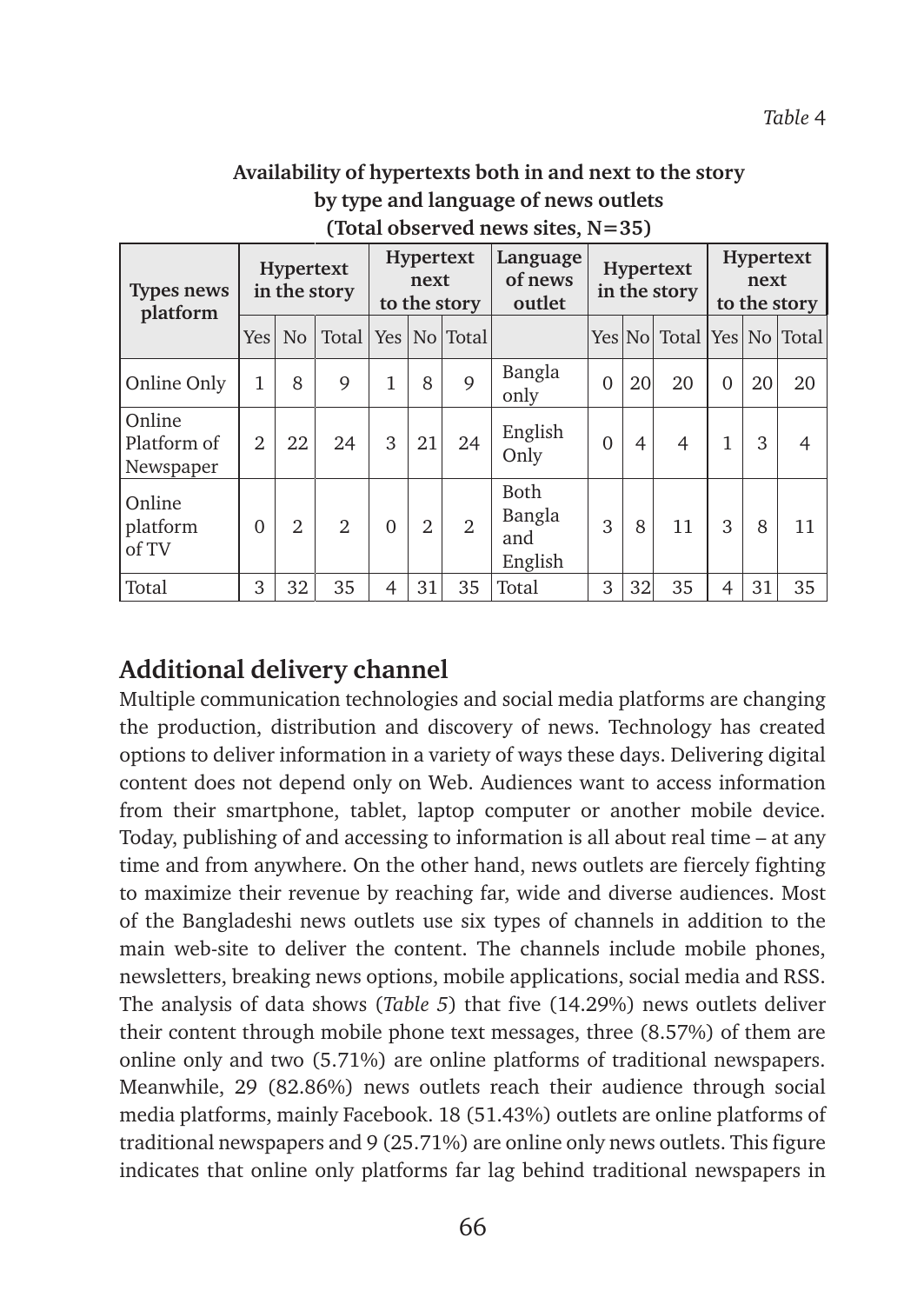social media as their delivery channel. Mobile apps are the leading platform of news distribution, which stands at 14 (40.00%). Among the news outlets which use apps as their news delivery channel, 9 (25.71%) are online platforms of traditional newspaper and 5 (14.29%) are online only. In case of news outlets of language type, bilingual news outlets are leading in using additional delivery channel such as mobile phones, apps, and social media. Five news outlets use mobile phones, 19 breaking news option, 14 apps, and 29 social media.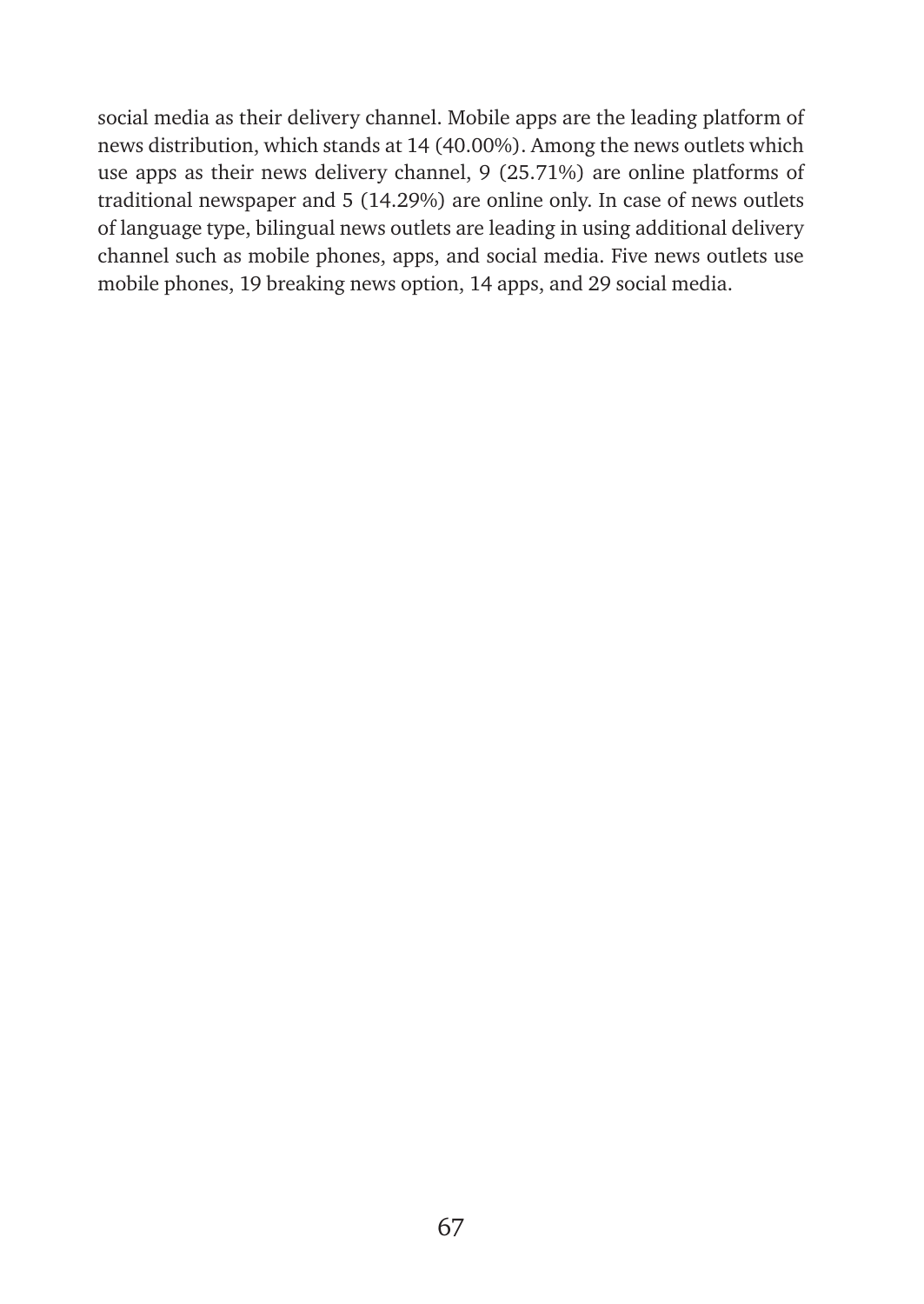| נ<br>נ                                                                    | $= 35$                      |
|---------------------------------------------------------------------------|-----------------------------|
| .<br>.<br>.<br>.                                                          |                             |
|                                                                           | $\frac{1}{1}$               |
| ֖֖֖֖֖֖֖֖֧֪ׅ֖֧֚֚֚֚֚֚֚֚֚֚֚֚֚֚֚֚֚֬֝֝֝֝֝֬֝֓֞֡֞֬֝֓֬֝֓֬֝֬֝֓֬֝֓֬֝֓֬<br>Ji uutit. | (Total abcorved news sites) |
|                                                                           |                             |

|                                 | <b>Total</b><br>24<br>$\circ$ |                                        | $\mathcal{L}$                                        | 34                          |                    |
|---------------------------------|-------------------------------|----------------------------------------|------------------------------------------------------|-----------------------------|--------------------|
| <b>RSS</b>                      | (No)                          | $\infty$                               | 21                                                   | $\mathcal{L}$               | $\overline{31}$    |
|                                 | Yes                           |                                        | $\infty$                                             | $\circ$                     | $\overline{a}$     |
|                                 |                               | $\circ$                                | 24                                                   | $\mathcal{L}$               | $\frac{1}{35}$     |
| Social media                    |                               | $\begin{bmatrix} 1 \\ 0 \end{bmatrix}$ | $\circ$                                              | $\circ$                     | $\overline{6}$     |
|                                 |                               | $\circ$                                | $\begin{array}{c c} \hline 18 \\ \hline \end{array}$ | $\sim$                      | 29                 |
|                                 | No   Total   Yes   No   Total | $\circ$                                | 24                                                   | $\mathcal{L}$               | 35                 |
| Apps                            |                               | $\overline{4}$                         | 15                                                   | $\sim$                      |                    |
|                                 | Yes <sup>1</sup>              | LŊ                                     | $\overline{9}$                                       | $\circ$                     |                    |
|                                 | Yes   No   Total              | $\circ$                                | $\frac{24}{5}$                                       | $\sim$                      | $35$   $14$   $21$ |
| <b>Breaking news</b><br>options |                               | $\infty$                               | $\frac{1}{11}$                                       | $\mathcal{L}$               | 16                 |
|                                 |                               | $\circ$                                |                                                      | $\circ$                     | 19                 |
|                                 | Total <sup>1</sup>            | $\circ$                                | $\frac{1}{24}$                                       | $\sim$                      | 35                 |
| Newsletter                      | $-1$ No $\overline{C}$        | $\infty$                               | $\overline{\phantom{0}24}$                           | $\sim$                      | 34                 |
|                                 | Yes                           |                                        | $\circ$                                              | $\circ$                     |                    |
|                                 | <b>Total</b>                  | $\circ$                                | 24                                                   | $\mathcal{L}$               | 35                 |
| Mobile phone                    | $\frac{1}{2}$                 |                                        | 22                                                   | $\sim$                      | $\overline{30}$    |
|                                 | Yes <sup>I</sup>              | 3<br>S                                 | $\sim$                                               |                             | Б                  |
| Types<br>of news<br>platform    |                               | Online Only                            | Online<br>Platform of<br>Newspaper                   | Online<br>platform<br>of TV | Total              |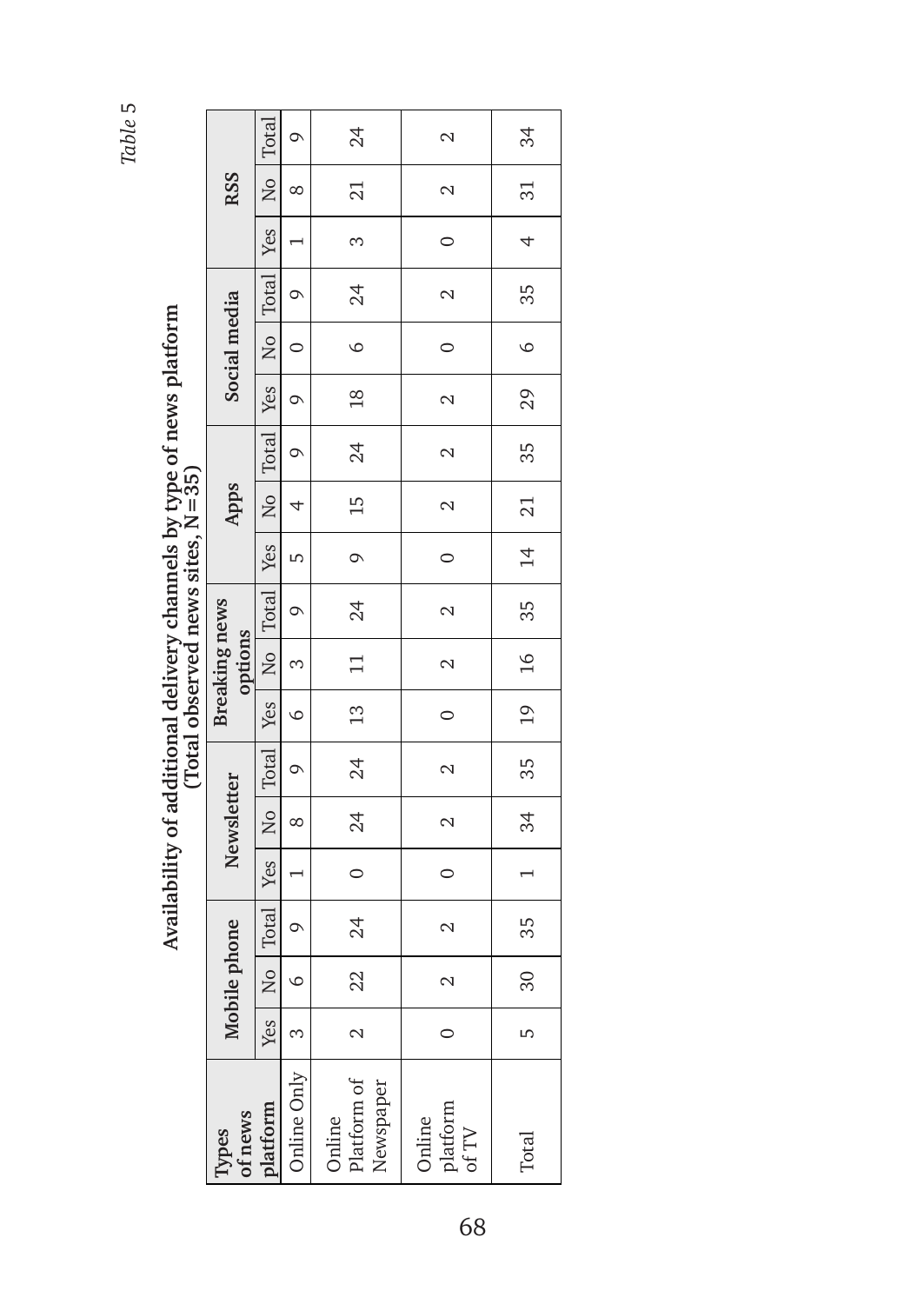Availability of additional delivery channels by language of news outlet<br>(Total observed news sites, N=35) **Availability of additional delivery channels by language of news outlet (Total observed news sites, N=35)**

|                                                                                          |                                 |                               | 20                                    | 4               |                                                                            | 35                                                    |
|------------------------------------------------------------------------------------------|---------------------------------|-------------------------------|---------------------------------------|-----------------|----------------------------------------------------------------------------|-------------------------------------------------------|
|                                                                                          | <b>RSS</b>                      | No Total                      | 17                                    | $\overline{a}$  | $10$   11                                                                  | 31                                                    |
|                                                                                          |                                 |                               | $\infty$                              | $\circ$         | $\overline{a}$                                                             | $\overline{4}$                                        |
|                                                                                          |                                 | No Total Yes                  | 20                                    | $\overline{a}$  | $\boxed{11}$                                                               | 35                                                    |
|                                                                                          | Social media                    |                               | LŊ                                    | $\overline{ }$  | $\overline{\phantom{0}}$                                                   | $\circ$                                               |
|                                                                                          |                                 |                               | $15 \text{ }$                         | $\infty$        | $\begin{array}{c} \n \boxed{11} \n \end{array}$                            | 29                                                    |
|                                                                                          |                                 | No Total Yes                  | $\frac{1}{20}$                        | $\overline{a}$  | $\begin{array}{c} \n \begin{array}{c} \n 11 \n \end{array} \n \end{array}$ | 35                                                    |
| ì                                                                                        | Apps                            |                               | <sup>14</sup>                         |                 | $\circ$                                                                    | $\begin{array}{ c c } \hline 21 & \hline \end{array}$ |
| ֧֧֧֦֧֦֧֦֧֧֧֧֧֧֧֧֧֦֧֦֧֧֝֓֝֬֝֝֬֝֓֝֜֜<br>֧֧֧֧֧֧֧֧֛֧֪֧֛֪֪֦֧֦֧֦֧֦֧֦֧֪֦֧֧֛֪֪֪֪֪֪֪֪֪֦֜֜֜֜֜֜֜֜֝֜ |                                 |                               | $\circ$                               | $\infty$        | LŊ                                                                         | 14                                                    |
|                                                                                          |                                 | No Total Yes                  | 20                                    | 4               | $\frac{1}{2}$                                                              | $\frac{35}{3}$                                        |
|                                                                                          | <b>Breaking news</b><br>options |                               | $\begin{array}{c} \hline \end{array}$ | $\mathcal{L}$   | $\infty$                                                                   | $\begin{array}{c c} \hline 16 \\ \hline \end{array}$  |
|                                                                                          |                                 |                               | $\circ$                               | $\mathcal{L}$   | $\infty$                                                                   | 19                                                    |
|                                                                                          |                                 | No Total Yes                  | 20                                    | 4               |                                                                            | 35                                                    |
|                                                                                          | Newsletter                      |                               | 19                                    | $\overline{a}$  |                                                                            | $\overline{34}$                                       |
|                                                                                          |                                 |                               | $\begin{pmatrix} 1 & 1 \end{pmatrix}$ | $\circ$         | $\begin{matrix} 0 \\ 0 \end{matrix}$                                       | $\overline{\phantom{0}}$                              |
|                                                                                          |                                 | Total Yes                     | 20                                    | 4               | $\frac{1}{11}$                                                             | 35                                                    |
|                                                                                          | Mobile phone                    | $\overline{a}$                | $\overline{0}$                        | 4               | $\sim$                                                                     | 30                                                    |
|                                                                                          |                                 | Yes                           |                                       | 0               | 4                                                                          | 5                                                     |
|                                                                                          |                                 | Language<br>of news<br>outlet | Bangla<br>only                        | English<br>only | Bangla and<br>English<br><b>Both</b>                                       | Total                                                 |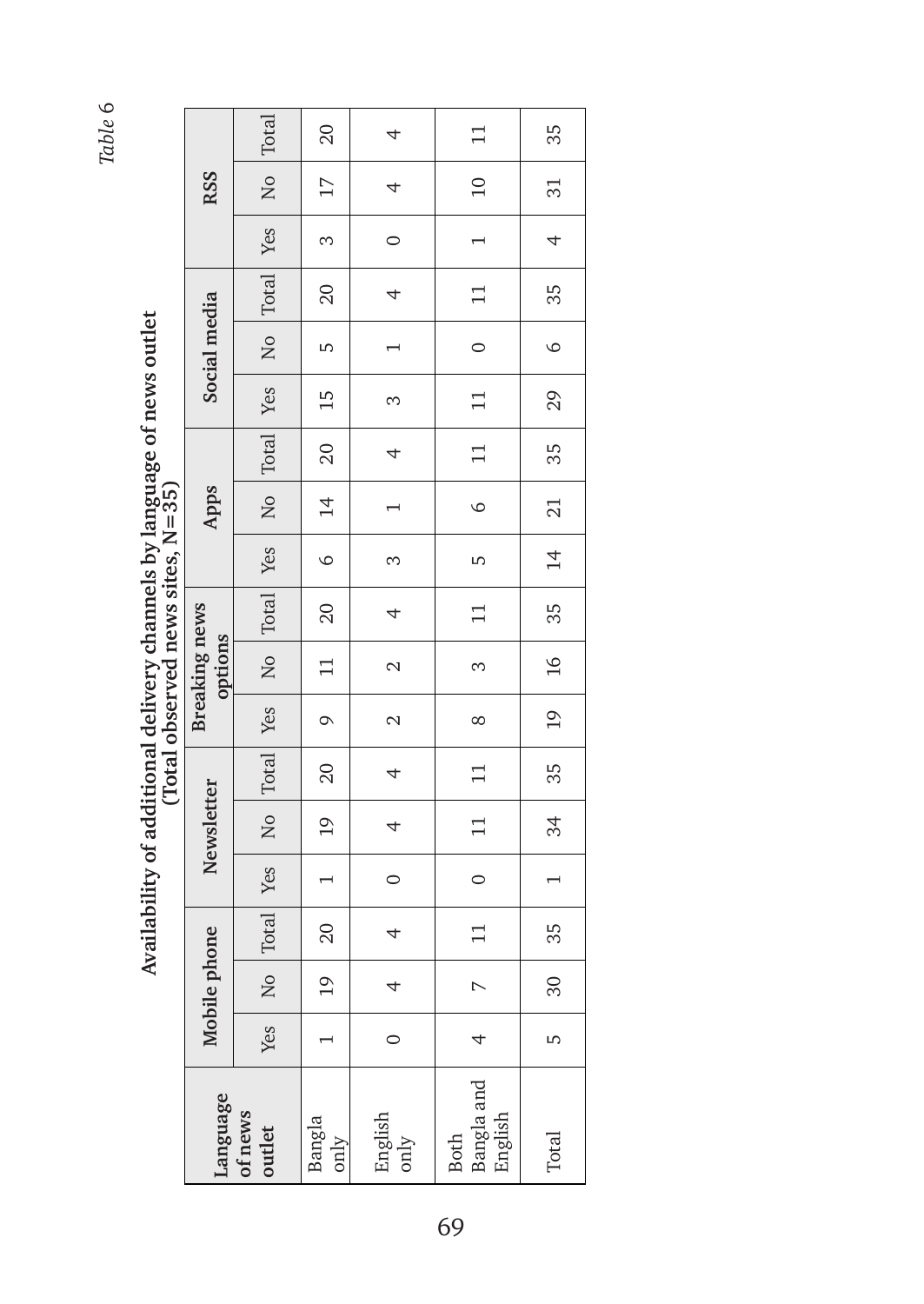# **Multimedia option on the homepage**

The term multimedia took its place when computer and the Internet were brought into play in practicing journalism. For the purpose of producing a good story package text, images, audio, video and graphics are used to turn it into a multimedia story. Qasim Akinreti (2007) defines multimedia as a concept which accommodates the processing of text, audio, visuals and graphics into one medium for different people at the same time. Multiple elements include texts, audio, video and graphic eventually complement each other providing a detailed picture enabling audience to comprehend a story with ease.

Bangladeshi news outlets mainly use video as multimedia in their homepage and story. The analysis of data shows (*Table* 7) that 20 (57.14%) of them add video to their homepages. Among these outlets, 7 (20.00%) are online only, 12 (34.29%) are online platforms of traditional newspapers, 10 (28.57%) are Bangla only and 9 (25.71%) are both Bangla and both Bangla and English. Audio, video, vodcast and podcast are least used in the news outlets. Meanwhile, slide shows and photos are highest used multimedia elements. The results indicate that online only news outlets have to put a lot of effort to capitalize the opportunities brought about by the Internet.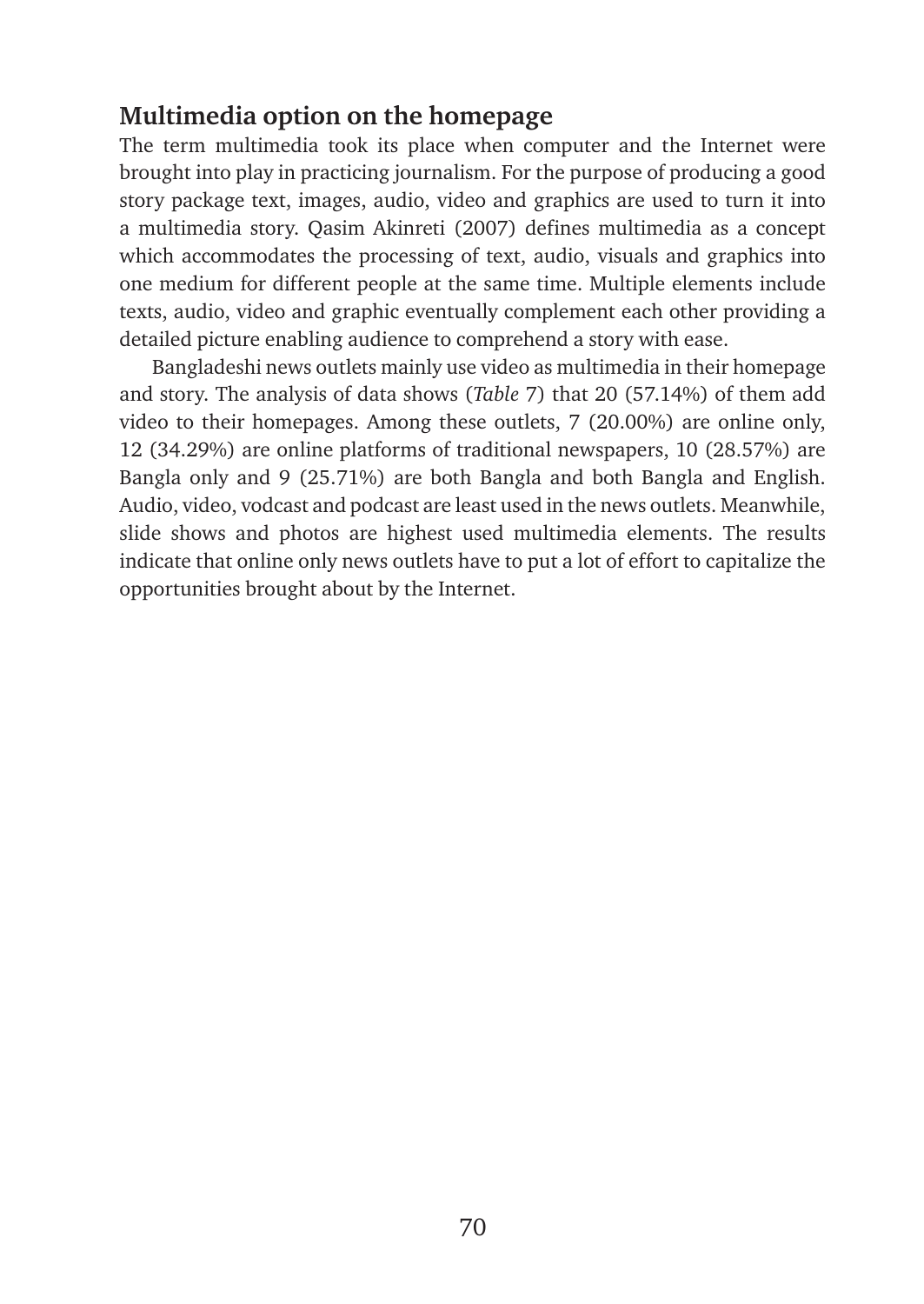Availability of multimedia options on homepage by type of news platform **Availability of multimedia options on homepage by type of news platform** 

|                                  |               |                                                                                                             | $\circ$                  | 24                                                         | $\mathcal{L}$                                  | 35                         |
|----------------------------------|---------------|-------------------------------------------------------------------------------------------------------------|--------------------------|------------------------------------------------------------|------------------------------------------------|----------------------------|
|                                  | Graphics      |                                                                                                             | $\sim$                   | $\infty$                                                   | $\overline{\phantom{0}}$                       | $\boxed{11}$               |
|                                  |               |                                                                                                             | $\overline{a}$           | $\overline{16}$                                            | $\overline{\phantom{0}}$                       | 24                         |
|                                  |               |                                                                                                             | $\circ$                  | $\frac{4}{3}$                                              | $\mathcal{L}$                                  | 35                         |
|                                  |               |                                                                                                             | $\overline{\phantom{0}}$ | $\overline{\phantom{0}}$                                   | $\frac{1}{1}$                                  | $\frac{1}{2}$              |
|                                  | <b>Photos</b> |                                                                                                             | $\overline{\phantom{0}}$ | 24                                                         | $\overline{1}$                                 | $\overline{34}$            |
|                                  |               | Total Yes   No   Total Yes   No   Total Yes   No   Total Yes   No   Total Yes   No   Total Yes   No   Total | $\circ$                  | 24                                                         | $\sim$                                         | 35                         |
|                                  | show<br>Slide |                                                                                                             | $\sim$                   | 10 14                                                      | $\overline{a}$                                 | $\overline{17}$            |
|                                  |               |                                                                                                             | $\overline{z}$           |                                                            | $\overline{a}$                                 | $\overline{18}$            |
|                                  |               |                                                                                                             | $\circ$                  | 24                                                         | $\mathbf{c}$                                   | 35                         |
|                                  | Podcast       |                                                                                                             | $\overline{\circ}$       | 24                                                         | $\overline{a}$                                 | $\overline{\phantom{0}34}$ |
|                                  |               |                                                                                                             | $\overline{\phantom{0}}$ | $\overline{\phantom{0}}$                                   | $\overline{a}$                                 | $\overline{\phantom{0}}$   |
| Total observed news sites, N=35) |               |                                                                                                             | $\circ$                  | 24                                                         | $\overline{a}$                                 | 35                         |
|                                  | Vodcast       |                                                                                                             | $\overline{\phantom{0}}$ | 0  24                                                      | $\overline{a}$                                 | 34                         |
|                                  |               |                                                                                                             | $\overline{0}$           |                                                            | $\overline{a}$                                 | $\overline{a}$             |
|                                  |               |                                                                                                             | $\circ$                  | 24                                                         | $\sim$                                         | 35                         |
|                                  | Audio         |                                                                                                             | $\overline{a}$           | 0  24                                                      | $\boxed{11}$                                   | 32                         |
|                                  |               |                                                                                                             | $\sim$                   |                                                            | $\overline{a}$                                 | $\infty$                   |
|                                  |               |                                                                                                             | $\circ$                  | 24                                                         | $\mathcal{L}$                                  | 35                         |
|                                  | Video         | $\overline{a}$                                                                                              | $\mathcal{L}$            | 12                                                         |                                                | 15                         |
|                                  |               | Yes                                                                                                         | $\overline{a}$           | $\frac{12}{1}$                                             |                                                | $\overline{20}$            |
|                                  | Media Type    |                                                                                                             | Online only              | ${\small \frac{\rm platform~of}{\rm newspaper}}$<br>Online | ${\rm platform} \atop {\rm of\, TV}$<br>Online | Total                      |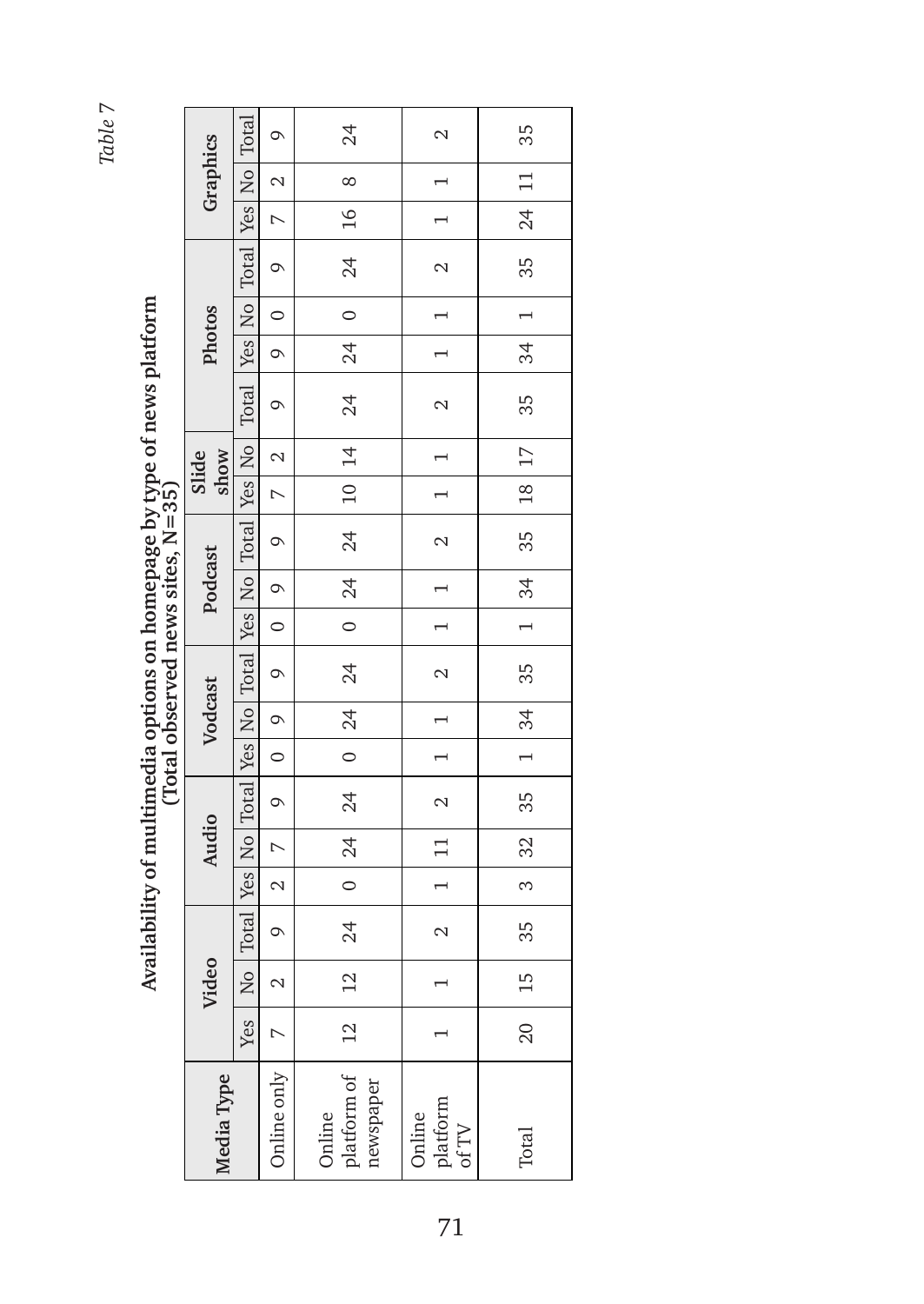| Availability of multimedia option on homepage by language of news outlet |  |
|--------------------------------------------------------------------------|--|
|                                                                          |  |
|                                                                          |  |
|                                                                          |  |
|                                                                          |  |
|                                                                          |  |
|                                                                          |  |
| $(Total observed news sites, N = 35)$                                    |  |
|                                                                          |  |
|                                                                          |  |
|                                                                          |  |
|                                                                          |  |
|                                                                          |  |
|                                                                          |  |
|                                                                          |  |
|                                                                          |  |
|                                                                          |  |
|                                                                          |  |
|                                                                          |  |
|                                                                          |  |
|                                                                          |  |
|                                                                          |  |
|                                                                          |  |
|                                                                          |  |

|                                                                   | こっ<br>ון<br>הט                     |
|-------------------------------------------------------------------|------------------------------------|
|                                                                   |                                    |
| ity of multimedia ontion on homepage by language of news $\prime$ | くうもく                               |
|                                                                   |                                    |
|                                                                   | tal observed news<br><b>Nonner</b> |
|                                                                   |                                    |
|                                                                   |                                    |
|                                                                   |                                    |
|                                                                   |                                    |

|            | Yes   No  Total  Yes   No  Total  Yes   No  Total  Yes   No   No   Total  Yes   No   Total | 20                                                              | $\overline{a}$                                              | $\frac{1}{\sqrt{2}}$                                                    | 1   35   24   11   35                                                           |
|------------|--------------------------------------------------------------------------------------------|-----------------------------------------------------------------|-------------------------------------------------------------|-------------------------------------------------------------------------|---------------------------------------------------------------------------------|
| Graphics   |                                                                                            | $\overline{6}$                                                  | $\frac{1}{1}$                                               |                                                                         |                                                                                 |
|            |                                                                                            |                                                                 | $\frac{1}{2}$                                               |                                                                         |                                                                                 |
|            |                                                                                            | 20   20   0   20   14                                           | $\begin{array}{c c c c} \hline 0 & 4 \\ \hline \end{array}$ |                                                                         |                                                                                 |
| Photos     |                                                                                            |                                                                 |                                                             |                                                                         |                                                                                 |
|            |                                                                                            |                                                                 |                                                             |                                                                         |                                                                                 |
|            |                                                                                            |                                                                 |                                                             | $9   11   1   10   11   1   10   11   6   5   11   10   1   11   7   4$ | $1 \mid 34 \mid 35 \mid 1 \mid 34 \mid 35 \mid 18 \mid 17 \mid 35 \mid 34 \mid$ |
| Slide show |                                                                                            | $\infty$                                                        |                                                             |                                                                         |                                                                                 |
|            |                                                                                            |                                                                 |                                                             |                                                                         |                                                                                 |
|            |                                                                                            | 20 20                                                           |                                                             |                                                                         |                                                                                 |
| Podcast    |                                                                                            |                                                                 |                                                             |                                                                         |                                                                                 |
|            |                                                                                            | $\begin{array}{ c c c c c } \hline 0 & 20 \ \hline \end{array}$ |                                                             |                                                                         |                                                                                 |
|            |                                                                                            | 20                                                              |                                                             |                                                                         |                                                                                 |
| Vodcast    |                                                                                            | $\boxed{20}$                                                    |                                                             |                                                                         |                                                                                 |
|            |                                                                                            | $\overline{\phantom{0}}$                                        |                                                             |                                                                         |                                                                                 |
|            |                                                                                            | 1   19   20                                                     |                                                             |                                                                         | $32   35$                                                                       |
| Audio      |                                                                                            |                                                                 |                                                             |                                                                         |                                                                                 |
|            |                                                                                            |                                                                 |                                                             | $\overline{\Omega}$                                                     | $\infty$                                                                        |
|            | Yes   No   Total                                                                           |                                                                 |                                                             |                                                                         | 35                                                                              |
| Video      |                                                                                            | 10   20                                                         | $\infty$                                                    | $\sim$                                                                  | $\begin{array}{c} 15 \end{array}$                                               |
|            |                                                                                            | 10                                                              |                                                             | $\circ$                                                                 | $\frac{1}{20}$                                                                  |
| Media      | type                                                                                       | Bangla<br>only                                                  | English<br>only                                             | English<br>Both<br>Bangla<br>and                                        | Total                                                                           |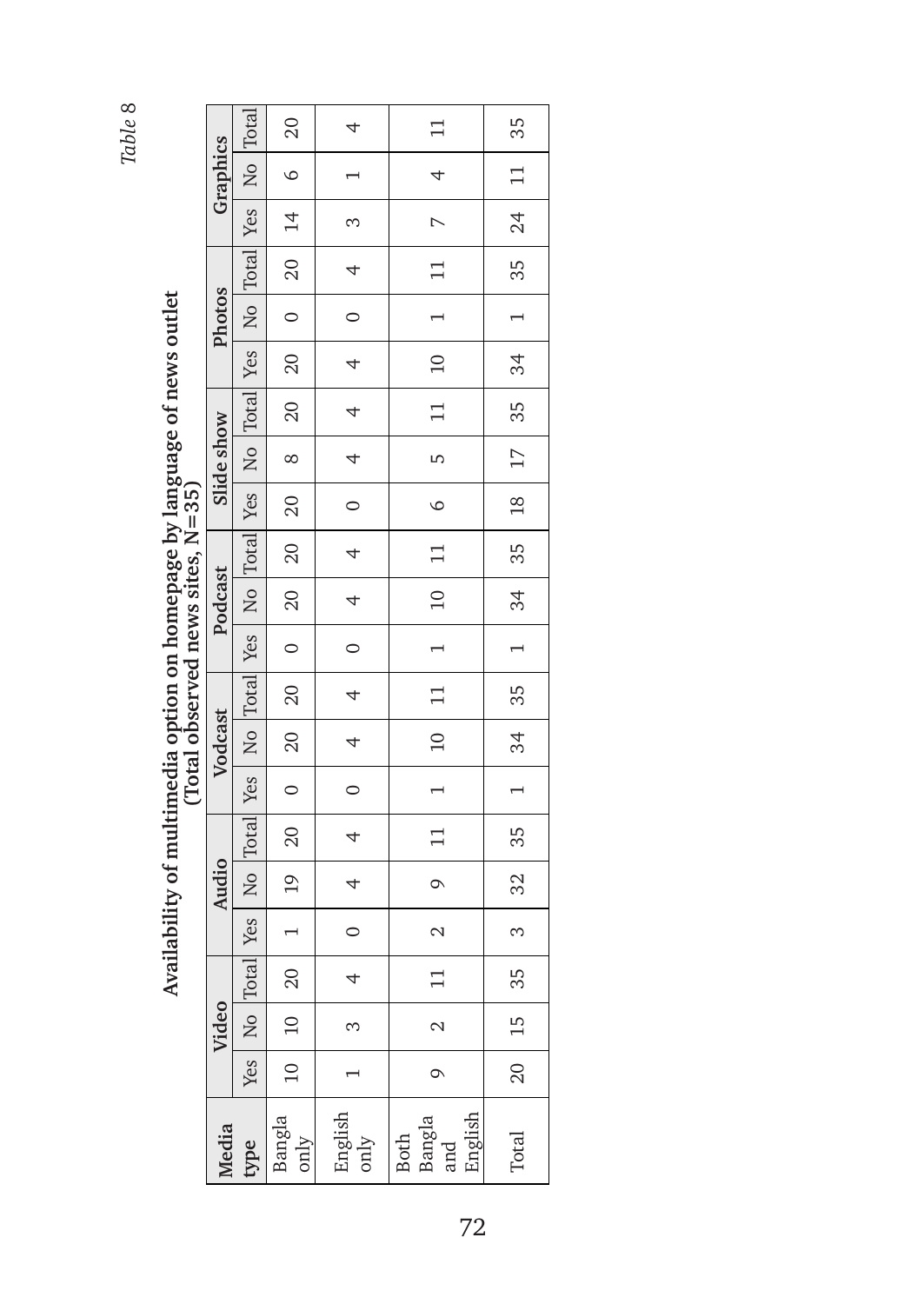# **Interactivity**

Interaction generally means mutual exchange, mutual influence, sharing, etc. For media, interaction is multidimensional. It occurs between the media content and audience, media people and its audience. Jens F. Jensen (1998) defined interactivity and interactive media based on four different information patterns – transmissional interactivity, consultational interactivity, conversational interactivity and registrational interactivity. All the determinants measure the level of freedom readers enjoy in choosing content from the continuous stream of information. The structural design allows audiences to be engaged directly with the media process. Interactivity provides audiences with the capacity to participate in consumption and production of information. Analysis of data (*Table* 9 and *Table* 10) indicates that Bangladeshi news outlets mainly use social media – 33 (94.29%), print the story – 32 (91.43%) and comment on the story – 26 (74.29%) to allow their audience to interact with the content. Among the news outlets which use social media as an interactive option, 9 (25.71%) are online only and 24 (62.86%) are online platforms. Meanwhile, data in *Table* 10 show that English language only news outlets (11.43%) lag far behind Bangla language only (25.71%) and bilingual (Bangla and English) news outlets (31.43%) in integrating social media in their story pages. In case of print the story, this figure is 8 (22.86%) for online only and 22 (62.86%) online platforms of traditional newspapers. None of the news outlets have options for providing news tips which indicate that Bangladesh news outlets do not capitalize the power of the insight in their news process.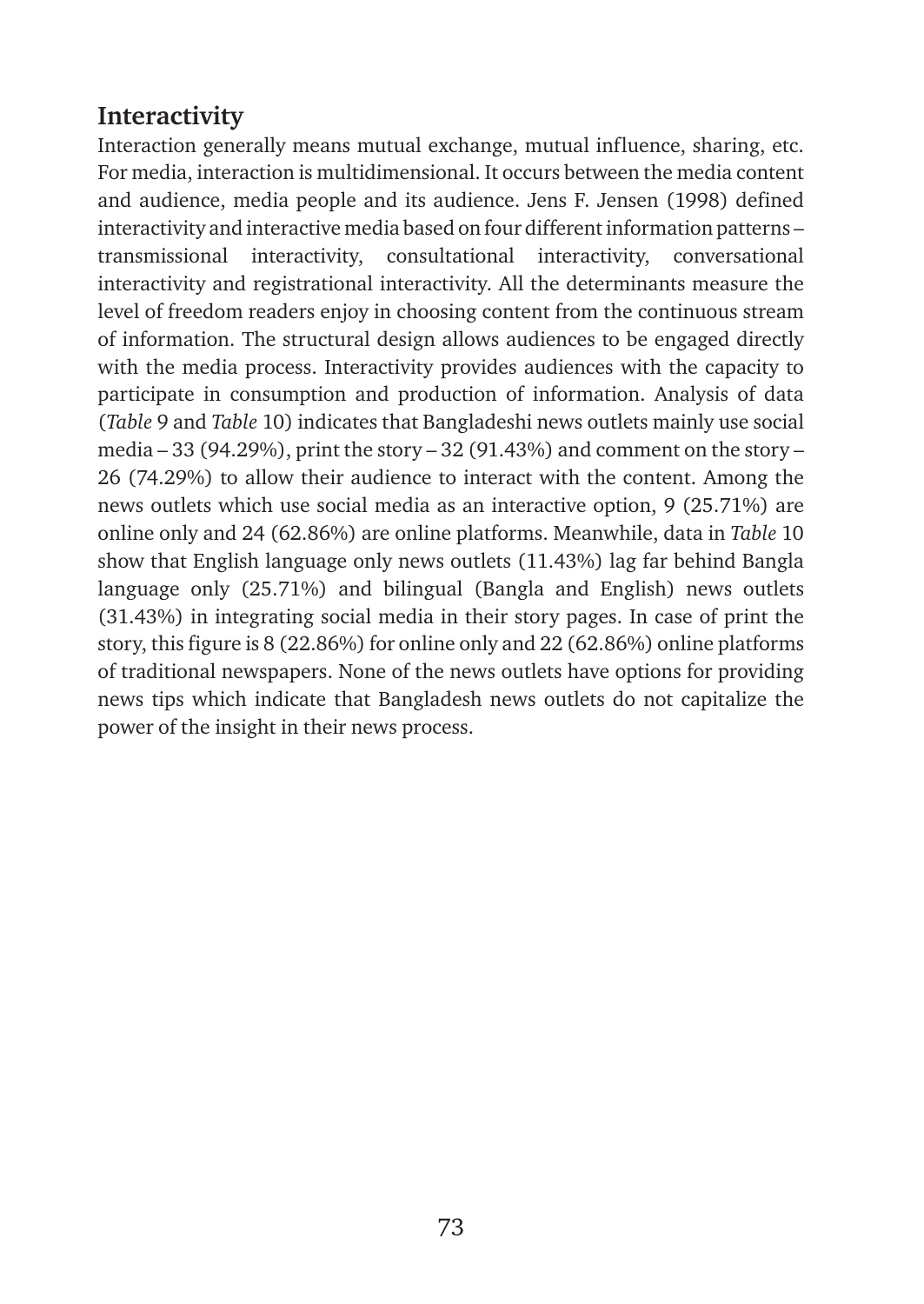|                                                |               |               | י<br>י        |         |                   | $(Total observed news sites, N=35)$ |               |                         |                   | ve en ville persone en e |                 |                   |                |                         |                 |
|------------------------------------------------|---------------|---------------|---------------|---------|-------------------|-------------------------------------|---------------|-------------------------|-------------------|--------------------------|-----------------|-------------------|----------------|-------------------------|-----------------|
| Type of news                                   |               | By-line email |               |         | Provide news tips |                                     |               | Social media            |                   |                          | Print the story |                   |                | on the story<br>Comment |                 |
| datform                                        | Yes           | k<br>Ro       | Total         | Yes     | $\frac{1}{2}$     | Total                               | Yes           | $\overline{\mathsf{N}}$ | Total             | Yes                      | $\frac{1}{2}$   | Total             | Yes            | $\overline{N}$          | Total           |
| Inline only                                    |               | $\circ$       | $\circ$       | 0       | Q                 | $\circ$                             | Q             |                         | $\circ$           | ∞                        |                 | $\circ$           | $\overline{ }$ | $\mathcal{L}$           | $\circ$         |
| of newspaper<br>platform<br>Online             | $\mathcal{C}$ | 22            | 24            | $\circ$ | 24                | 24                                  | 22            | 2                       | 24                | 22                       | 2               | 24                | $\overline{0}$ | S                       | 24              |
| ${\rm platform} \atop {\rm of\, TV}$<br>Online | $\circ$       | $\mathcal{L}$ | $\mathcal{L}$ | $\circ$ | $\mathcal{L}$     | $\mathcal{L}$                       | $\mathcal{L}$ | $\circ$                 | $\mathbf{\Omega}$ | $\mathcal{L}$            | $\circ$         | $\mathbf{\Omega}$ | $\circ$        | $\mathbf{\Omega}$       | $\mathbf{\sim}$ |
| Total                                          | 2             | 33            | 35            | $\circ$ | 35                | 35                                  | 33            | $\mathbf{\Omega}$       | 35                | 32                       | S               | 35                | 26             | $\circ$                 | 35              |

# Availability of interactive features in story page by type of news platform **Availability of interactive features in story page by type of news platform**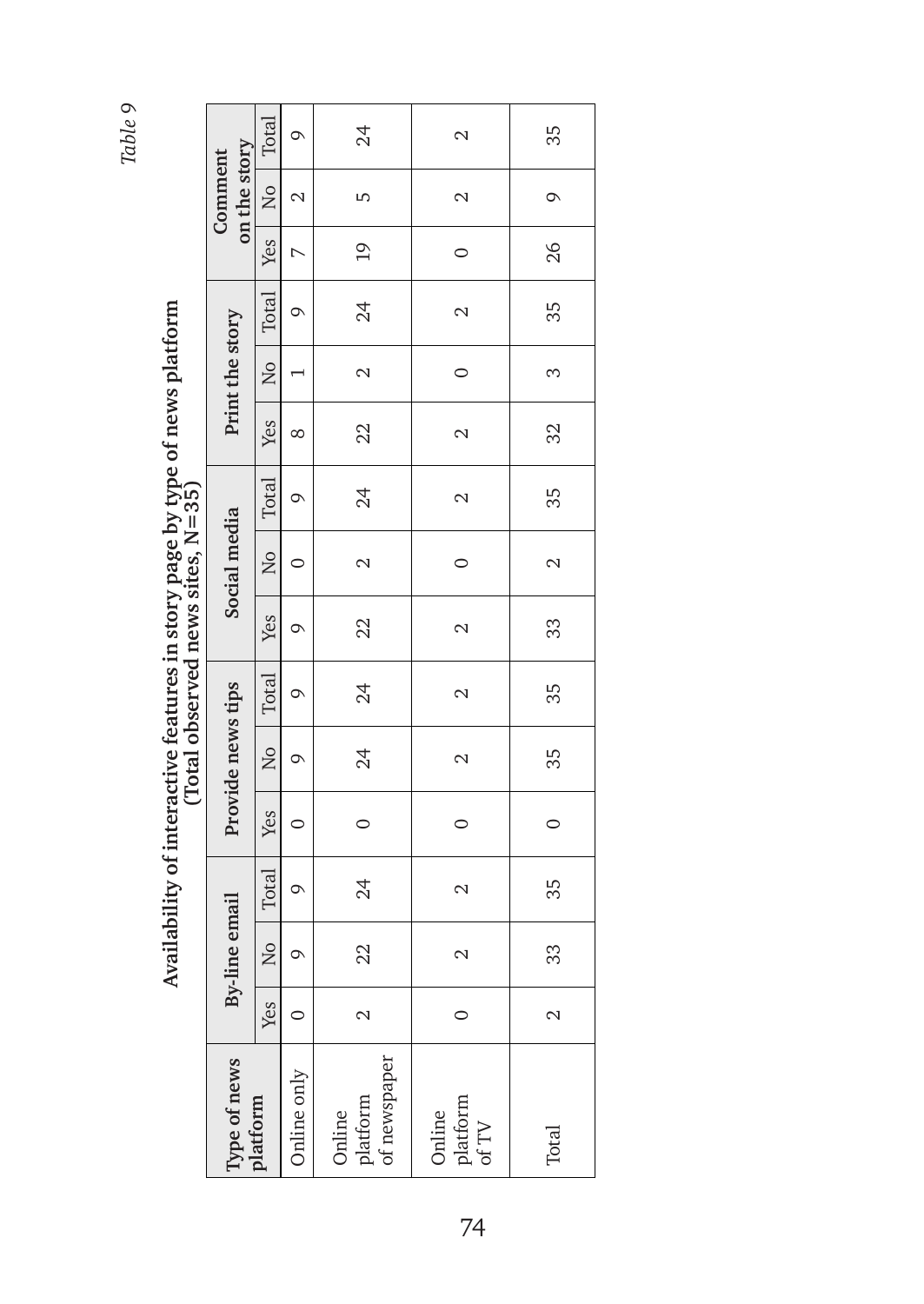Total Yes No Total Yes No Total Yes No Total Yes No Total Yes No Total 20 35  $\overline{11}$ Comment on the **By-line email Provide news tips Social media integration Print the story Comment on the story** only 0 20 20 0 20 20 18 2 20 18 2 20 14 6 20  $\overline{4}$  10 11 0 11 11 11 0 11 10 1 11 9 2 11 Total 2 33 35 0 35 35 33 2 35 32 3 35 26 9 35only 1 3 4 0 4 4 4 0 4 4 0 4 3 1 4 story  $\overline{N}$  $\circ$  $\overline{\phantom{0}}$  $\mathbf{\Omega}$  $\circ$ Yes  $14$ 26  $\infty$  $\circ$ Total 35 20  $\Box$  $\overline{\phantom{a}}$ Print the story  $\overline{M}$  $\mathbf{\Omega}$  $\circ$  $\overline{ }$  $\infty$ Yes 32  $10$  $18$  $\overline{4}$ **(Total observed news sites, N=35)** Total 20  $\Box$ 35  $\overline{4}$ Social media integration No  $\circ$  $\mathbf{\Omega}$  $\circ$  $\mathbf{\sim}$ Yes  $\overline{18}$  $\Box$ 33  $\overline{4}$ Total Provide news tips  $20$ 35  $\Box$  $\overline{4}$  $\overline{N}$  $20$  $11$ 35  $\overline{4}$ Yes  $\circ$  $\circ$  $\circ$  $\circ$ Total 35  $20$  $\Box$ 4 **By-line email**  $\overline{N}$ 20  $10$ 33  $\infty$ Yes  $\circ$  $\overline{\phantom{0}}$  $\overline{1}$  $\mathbf{\Omega}$ **platform** English English Bangla **Type of**  Bangla and **news**  only Both Total only

Availability of interactive features in story by language of news outlet<br>(Total observed news sites,  $N=35$ ) **Availability of interactive features in story by language of news outlet**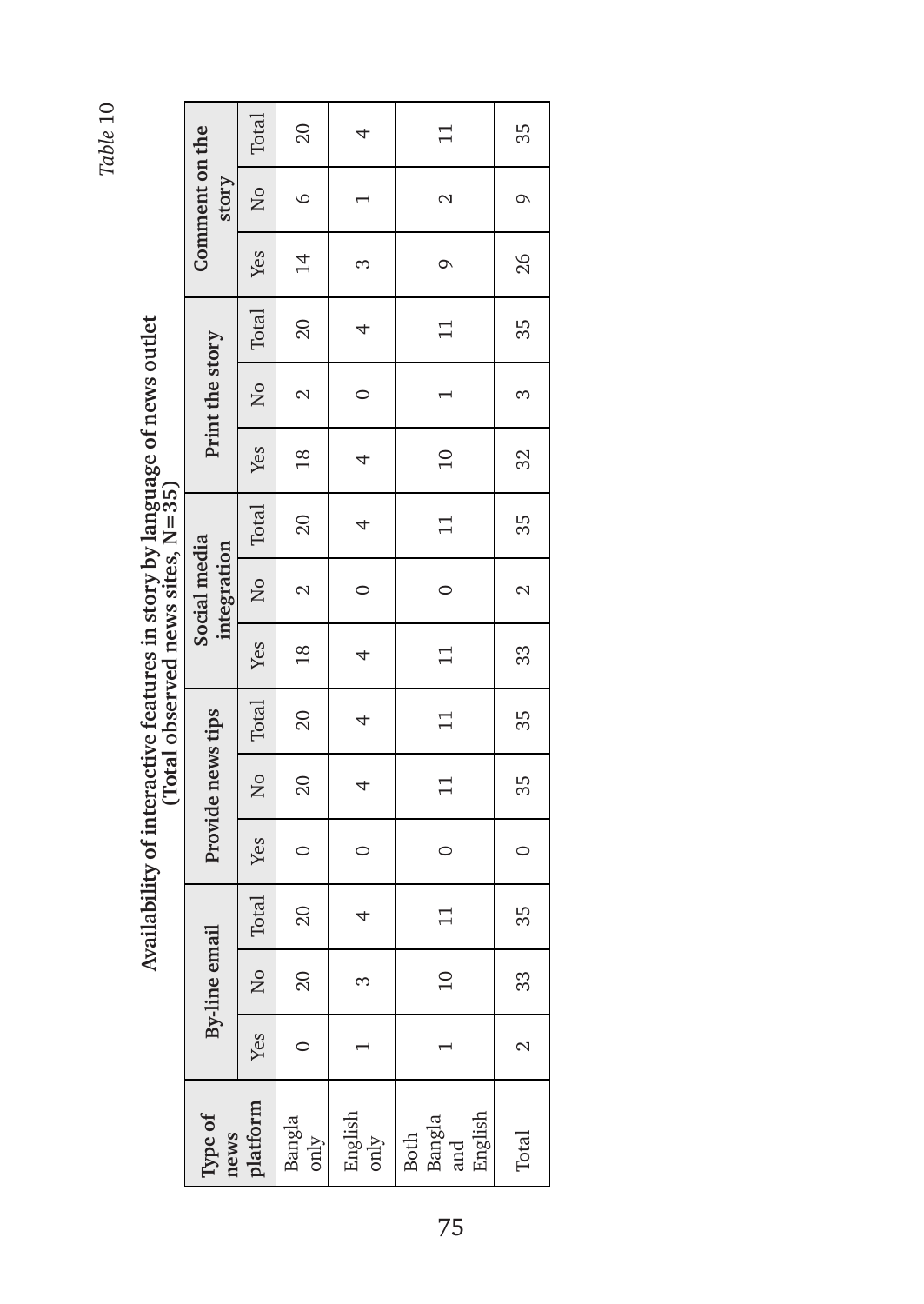# **Conclusion**

Journalism is going through some evolutionary process around the world as well as in Bangladesh. With the help of multiple interactive and convergent technologies, changes, transformations and evolutions are being happening in media ecology and the practices of journalism. With the findings of the study, it can be concluded that news media in Bangladesh have done little to capitalize the immense potentials offered by new information and communication technologies. The results also indicate that the news web-sites did not fully utilize and enhance interactive features in online journalism. The designs of web-sites of sample news outlets are heavily inspired by the design of printed newspapers as they provide very few options for customization, scope of interactivity, embedding of multimedia tools, availability of user-friendly services, and additional delivery channels on their homepages. Most of the Bangladeshi news outlets, which have online presence, seem to be bilingual as majority of the sample outlets provide options for other language edition. The most used additional delivery channels are mobile apps and social media platforms, mainly Facebook.

Online news is an evolving experience. Multiple determinants influence readers' satisfaction in multiple ways. Scope for customization of content, interactivity, multimedia in the story, multimedia next to the story, user-friendly services and hypertext are some of the factors which may satisfy the audience. Among the sample news outlets, text size customization is the only available option that gives readers freedom to increase or decrease the size of the text on their convenience. Meanwhile, social media integration, print the story and comment on the story are on the top available options for interaction in the sample news outlets. On the other hand, video clippings, audio clippings, slide shows, photos and graphics are the most used multimedia elements in the story. In case of user-friendly services, email the story, and rate the story are not present in the news stories of the news outlets. Very few of the sample news outlets embed link to a relevant site in their news stories.

In comparative analysis, it is obvious that online only news outlets in Bangladesh have to do much to be online news media in a truer sense as a majority number of the outlets do not capitalize the immense opportunity for good storytelling brought about by the Internet. Most of the news outlets provide very few web features in their web-sites. Similar, insights are generated about the media type by language (Bangla only, English only and both Bangla and English). It was observed that Bangladeshi news outlets tend to be bilingual (both Bangla and English), and such outlets are a bit ahead of Bangla only and English only ones in catering the opportunities created by the Internet.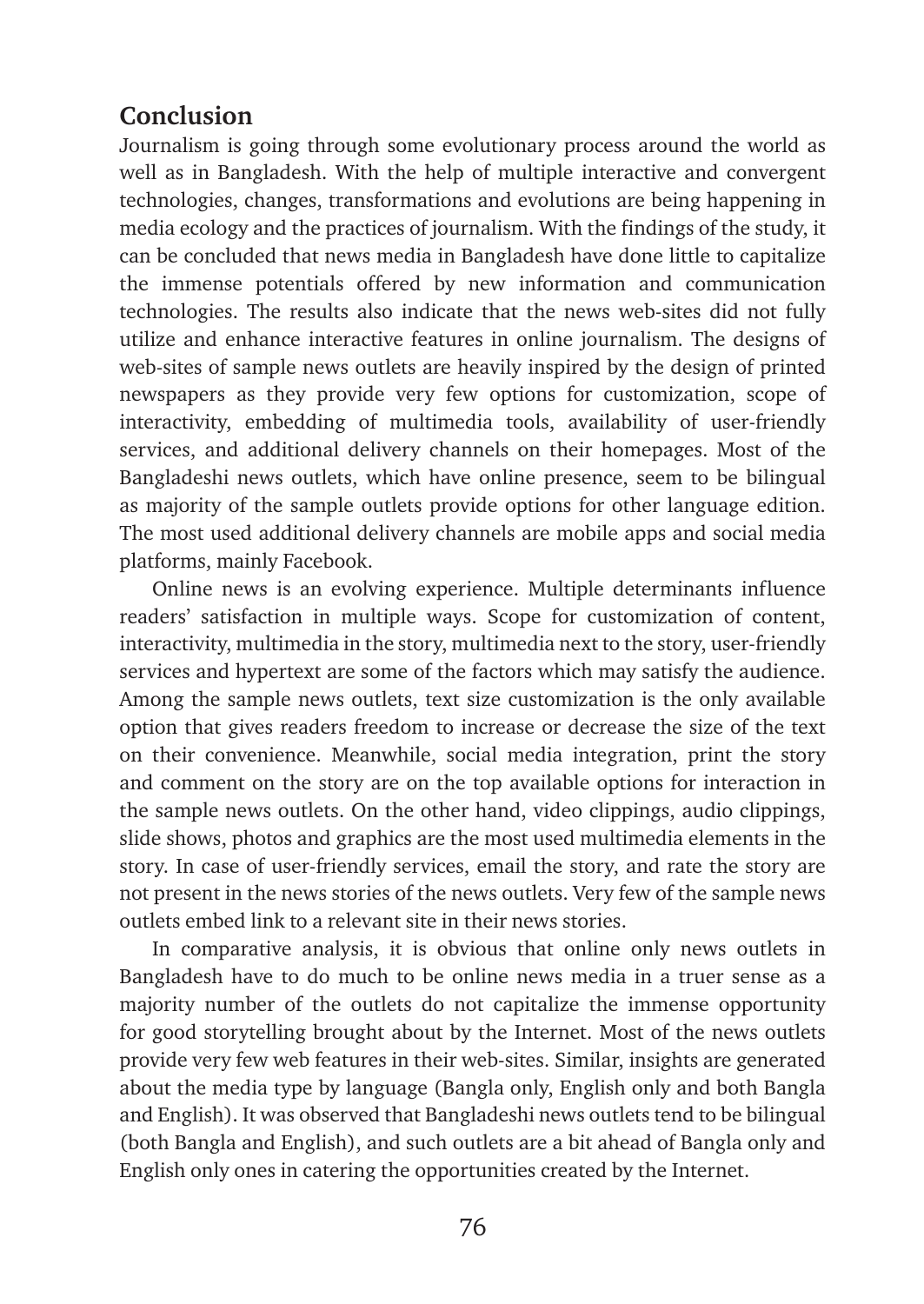The results yield a novel understanding of online news production, delivery and consumption pattern from Bangladesh context, and create a threshold for future research. But limited sample size is the main weakness of the study, although significant number in the context of Bangladesh. More in-depth insights can be generated if such studies are conducted in broader perspective on larger sample. This research was conducted from the organizational perspective. Future research from audience perspective would offer solid understanding of the evolving new media ecology, the news industry and its future course in Bangladesh.

### **References**

AKINRETI, Q. (2007). Challenges of online broadcasting in Nigeria. *Von Airwaves, Magazine About Broadcasting for Broadcasters*.

A list of all registered newspaper & periodicals by Department of Film and Publication (DFP) (2018). Available from: [https://dfp.portal.gov.bd/site/](https://dfp.portal.gov.bd/site/page/8ce312e2-1148-4be6-afcf-e12e5b6b46a9/List-of-all-registered-newspapers-and-periodicals) [page/8ce312e2-1148-4be6-afcf-e12e5b6b46a9/List-of-all-registered-newspapers](https://dfp.portal.gov.bd/site/page/8ce312e2-1148-4be6-afcf-e12e5b6b46a9/List-of-all-registered-newspapers-and-periodicals)[and-periodicals](https://dfp.portal.gov.bd/site/page/8ce312e2-1148-4be6-afcf-e12e5b6b46a9/List-of-all-registered-newspapers-and-periodicals) [Accessed 18th September 2018].

ANSTEAD, N. & O'LOUGHLIN, B. (2014). Social media analysis and public opinion: The 2010 UK general election. *Journal of Computer-Mediated Communication,* 20(2), pp. 204–220.

*BBC Bangla, (January* 11, 2018). 2018 *applications submitted for online news media.* Available from: <https://www.bbc.com/bengali/news-42649405> [Accessed 19th September 2018].

BEYERS, H. (2006). What constitutes a good online news site? A comparative analysis of American and European awards. *Communications,* 31(2). DOI: 10.1515/ commun.2006.014.

BORAH, P. (2014). The hyperlinked world: A look at how the interactions of news frames and hyperlinks influence news credibility and willingness to seek information. *Journal of Computer-Mediated Communication,* 19(3), pp. 576–590.

CHUNG, D. (2008). Interactive features of online newspapers: Identifying patterns and predicting use of engaged readers. *Journal of Computer-Mediated Communication,* 13(3), pp. 658–679. DOI: 10.1111/j.1083-6101.2008.00414.x

DE MAEYER, J. (2012). The journalistic hyperlink: Prescriptive discourses about linking in online news. *Journalism Practice,* 6(5-6), pp. 692–701.

DE MAEYER, J. (2012). Towards a hyperlinked society: A critical review of link studies. *New Media & Society,* 15(5), pp. 737–751.

DEUZE, M. (2001). Online journalism: Modeling first generation of news media on the world wide web. *First Monday: Peer Reviewed Journal on the Internet,*  6(10). Available from: <http://ojphi.org/ojs/index.php/fm/article/view/893/802> [Accessed 28th June 2018].